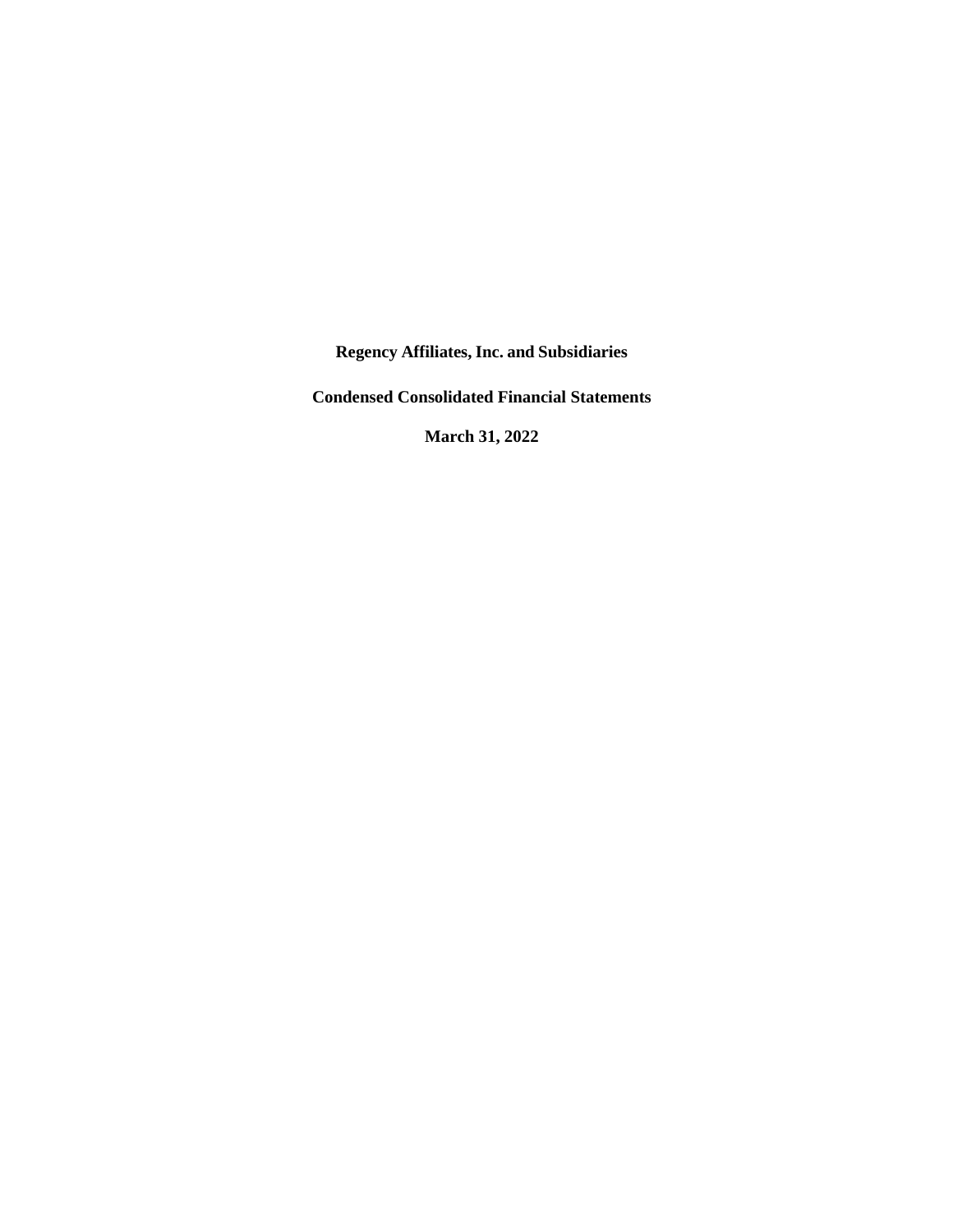| <b>Financial Statements</b> |        |
|-----------------------------|--------|
|                             |        |
|                             |        |
|                             | 4      |
|                             |        |
|                             | $6-19$ |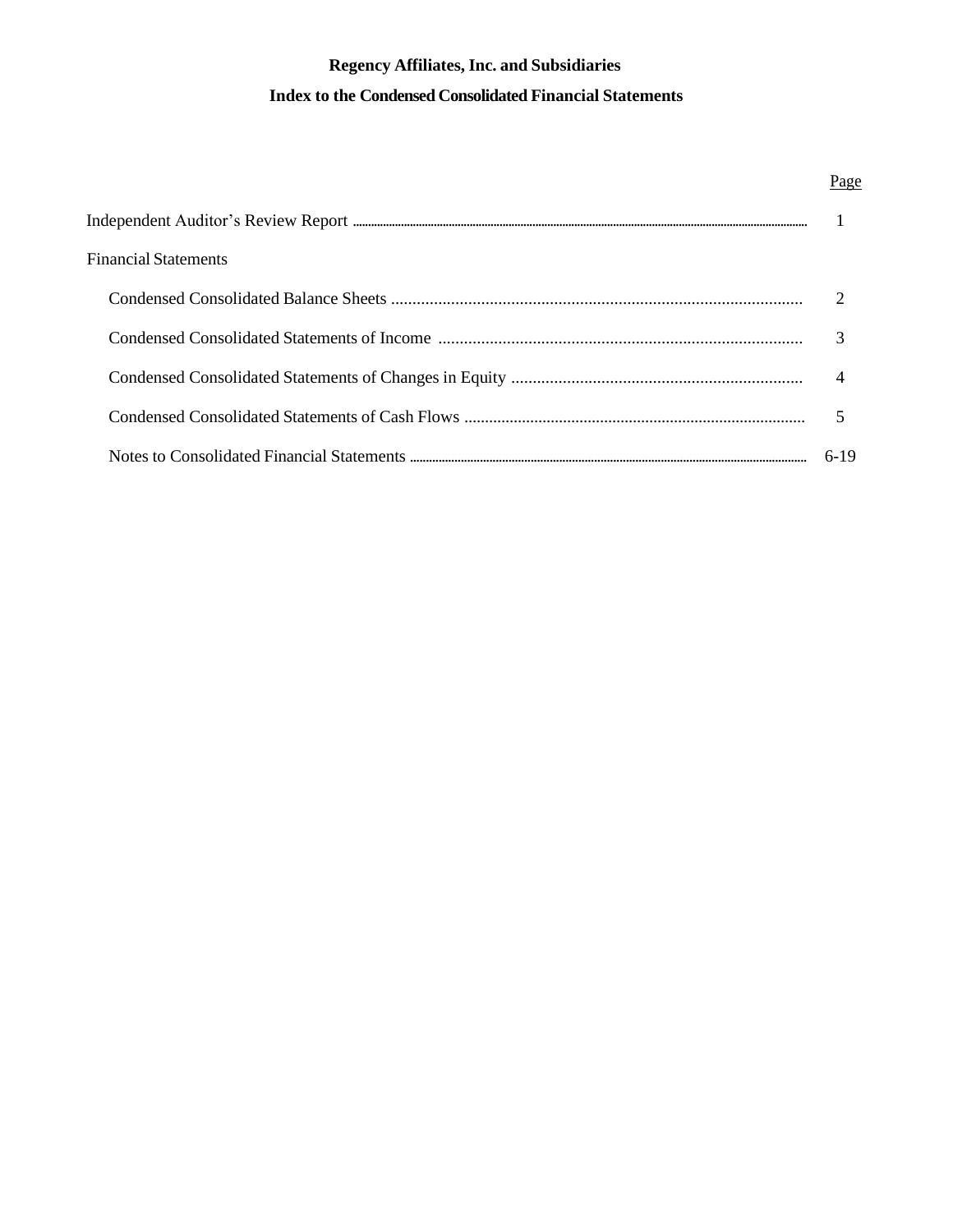

#### **ROSENBERG RICH BAKER BERMAN & COMPANY**  265 Davidson Avenue, Suite 210 ● Somerset, NJ 08873-4120 ● PHONE 908-231-1000 ● FAX 908-231-6894 111 Dunnell Road, Suite 100 ● Maplewood, NJ 07040 ● PHONE 973-763-6363 ● FAX 973-769-4430

# **INDEPENDENT AUDITOR'S REVIEW REPORT**

Board of Directors and Stockholders of Regency Affiliates, Inc. and Subsidiaries

# **Results of Review of Interim Financial Information**

We have reviewed the condensed consolidated balance sheet of Regency Affiliates, Inc. and Subsidiaries (the "Company") as of March 31, 2022, and the related condensed consolidated statements of income, changes in equity, and cash flows for the three-month period ended March 31, 2022 and 2021, and the related notes (collectively referred to as the interim financial statements). Based on our reviews, we are not aware of any material modifications that should be made to the accompanying interim financial statements for them to be in conformity with accounting principles generally accepted in the United States of America.

We have previously audited, in accordance with auditing standards generally accepted in the United States of America, the balance sheet of the Company as of December 31, 2021, and the related consolidated statements of income, changes in equity, and cash flows for the year then ended (not presented herein); and in our report dated April 1, 2022, we expressed an unqualified opinion on those financial statements.

# **Basis for Review Results**

These interim financial statements are the responsibility of the Company's management. We conducted our review in accordance with auditing standards generally accepted in the United States of America applicable to reviews of condensed consolidated financial information. A review of interim financial information consists principally of applying analytical procedures and making inquiries of persons responsible for financial and accounting matters. It is substantially less in scope than an audit conducted in accordance with auditing standards generally accepted in the United States of America, the objective of which is the expression of an opinion regarding the financial statements taken as a whole. Accordingly, we do not express such an opinion.

# *Rosenberg Rich Baker Berman & Company*

Somerset, New Jersey May 16, 2022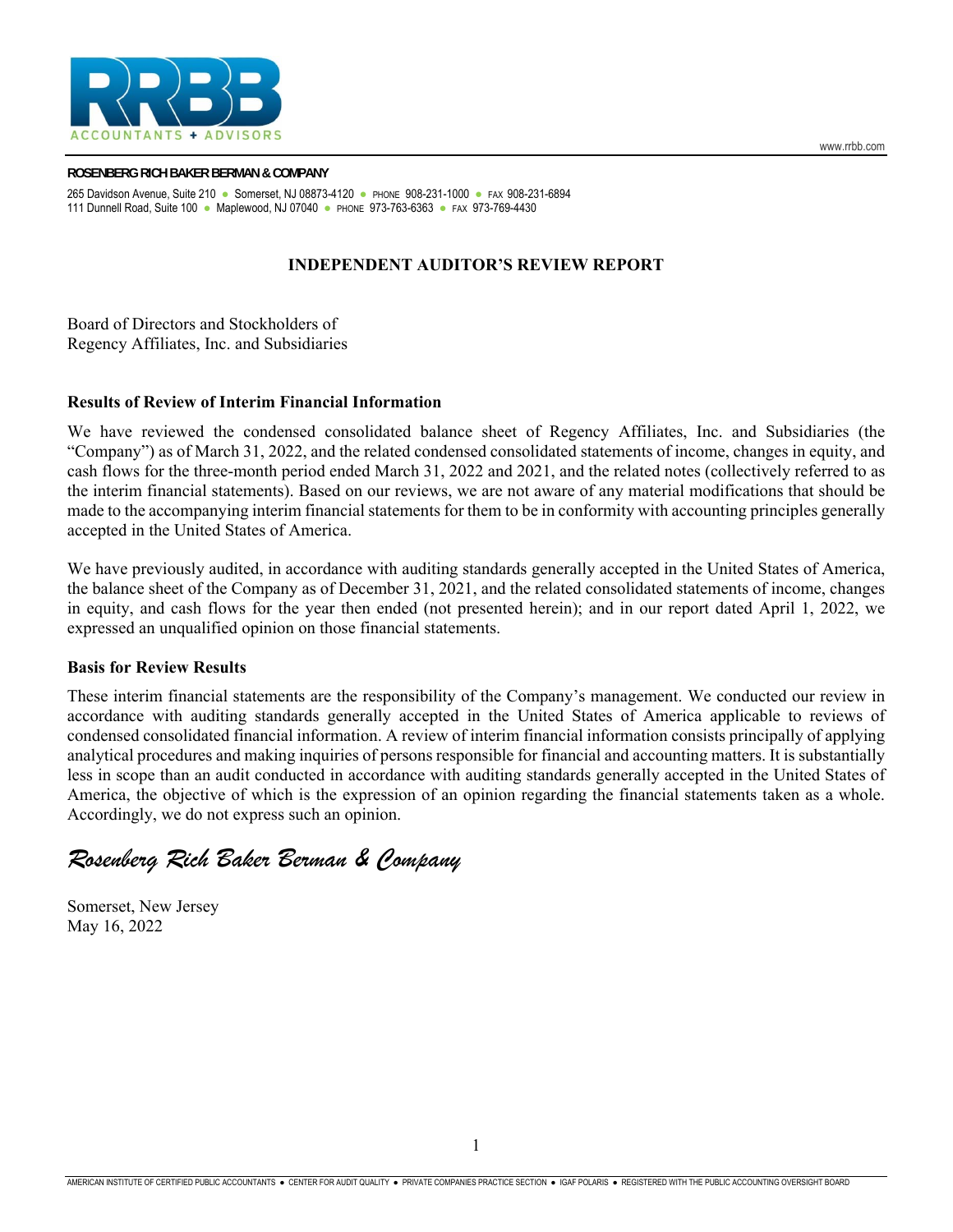# **Regency Affiliates, Inc. and Subsidiaries Condensed Consolidated Balance Sheets**

|                                                              |    | March 31, 2022 | December 31, 2021 |             |  |
|--------------------------------------------------------------|----|----------------|-------------------|-------------|--|
|                                                              |    | (unaudited)    |                   |             |  |
| <b>Assets</b>                                                |    |                |                   |             |  |
| <b>Current Assets:</b>                                       |    |                |                   |             |  |
| Cash and cash equivalents                                    | \$ | 1,829,155      | \$                | 1,967,081   |  |
| Restricted cash                                              |    | 494,523        |                   | 404,931     |  |
| Short-term investments                                       |    | 6,003,565      |                   | 6,177,808   |  |
| Prepaid expenses                                             |    | 38,623         |                   | 36,799      |  |
| Prepaid insurance                                            |    | 125,069        |                   | 90,600      |  |
| Prepaid income taxes                                         |    | 11,380         |                   | 11,380      |  |
| Rent receivable                                              |    | 54,890         |                   | 57,083      |  |
| Management fee receivable                                    |    | 13,324         |                   | 13,324      |  |
| Total current assets                                         |    | 8,570,529      |                   | 8,759,006   |  |
| <b>Real Estate</b>                                           |    |                |                   |             |  |
| Self-storage properties                                      |    | 35,253,294     |                   | 35,250,939  |  |
| Less accumulated depreciation                                |    | (4,645,688)    |                   | (4,451,225) |  |
| Real estate, net                                             |    | 30,607,606     |                   | 30,799,714  |  |
| Property and equipment, net                                  |    | 9,795          |                   | 10,995      |  |
| Investment in partnerships/LLC                               |    | 56,675,334     |                   | 56,106,836  |  |
| Operating lease right-of-use asset                           |    | 396,057        |                   |             |  |
| Prepaid insurance, net of current portion                    |    |                |                   | 14,800      |  |
| Other assets                                                 |    | 150,997        |                   | 150,997     |  |
| <b>Total</b> assets                                          | S  | 96,410,318     | \$                | 95,842,348  |  |
| <b>Liabilities and Shareholders' Equity</b>                  |    |                |                   |             |  |
| <b>Current Liabilities:</b>                                  |    |                |                   |             |  |
| Accounts payable and accrued expenses                        | \$ | 408,103        | \$                | 370,561     |  |
| Mortgage note payable, net                                   |    | 398,716        |                   | 393,667     |  |
| Deferred revenue                                             |    | 262,731        |                   | 205,130     |  |
| Deferred rent                                                |    |                |                   | 34,865      |  |
| Operating lease liability                                    |    | 320,289        |                   |             |  |
| Income tax payable                                           |    | 370,488        |                   | 236,710     |  |
| Dividends payable                                            |    | 529,518        |                   | 529,755     |  |
| Tenant security deposits                                     |    | 3,897          |                   | 4,897       |  |
| Total current liabilities                                    |    | 2,293,742      |                   | 1,775,585   |  |
| Non-current Liabilities:                                     |    |                |                   |             |  |
| Deferred taxes                                               |    |                |                   |             |  |
| Operating lease liability, non-current                       |    | 112,001        |                   |             |  |
| Mortgage note payable, net                                   |    | 24,129,505     |                   | 24,229,929  |  |
| Total liabilities                                            |    | 26,535,248     |                   | 26,005,514  |  |
| Commitments and contingencies (Notes 5 and 6)                |    |                |                   |             |  |
| Shareholders' Equity                                         |    |                |                   |             |  |
| Serial preferred stock, par value \$0.10; 2,000,000 shares   |    |                |                   |             |  |
| authorized; no shares issued and outstanding                 |    |                |                   |             |  |
| Common stock, par value \$0.01; 8,000,000 shares authorized; |    |                |                   |             |  |
| 4,815,058 and 4,815,058 shares issued and outstanding, as of |    |                |                   |             |  |
| March 31, 2022 and December 31, 2021, respectively           |    | 48,151         |                   | 48,151      |  |
| Additional paid-in capital                                   |    | 14,014,556     |                   | 14,014,556  |  |
| Retained earnings                                            |    | 55,384,537     |                   | 55,412,479  |  |
| Total shareholders' equity                                   |    | 69,447,244     |                   | 69,475,186  |  |
| Noncontrolling interest                                      |    | 427,826        |                   | 361,648     |  |
| Total equity                                                 |    | 69,875,070     |                   | 69,836,834  |  |
| Total liabilities and shareholders' equity                   | \$ | 96,410,318     | \$                | 95,842,348  |  |

*See independent auditor's review report and notes to the condensed consolidated financial statements.*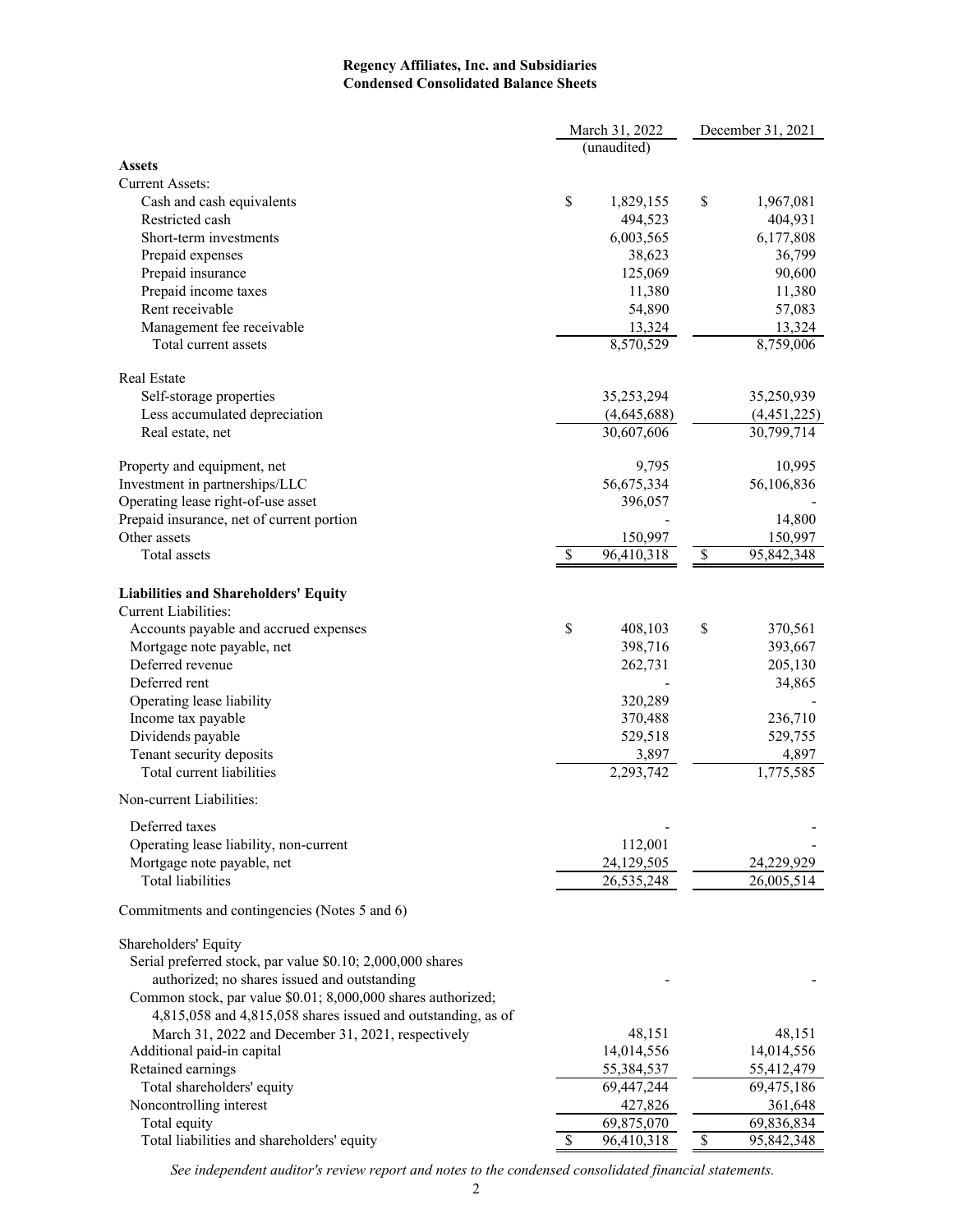# **Regency Affiliates, Inc. and Subsidiaries Condensed Consolidated Statements of Income (unaudited)**

|                                                    |    | For the Three Months Ended March 31, |      |            |  |
|----------------------------------------------------|----|--------------------------------------|------|------------|--|
|                                                    |    | 2022                                 | 2021 |            |  |
|                                                    |    |                                      |      |            |  |
| Revenue                                            |    |                                      |      |            |  |
| Rental                                             | \$ | 1,179,139                            | \$   | 988,104    |  |
| Insurance, late fees and other income              |    | 73,469                               |      | 81,234     |  |
| Retail                                             |    | 5,804                                |      | 6,010      |  |
| Total revenue                                      |    | 1,258,412                            |      | 1,075,348  |  |
| Operating expenses:                                |    |                                      |      |            |  |
| Self-storage cost of operations                    |    | 392,594                              |      | 368,005    |  |
| Self-storage depreciation expense                  |    | 194,462                              |      | 194,467    |  |
| General and administrative expenses                |    | 456,420                              |      | 391,827    |  |
| Total operating expenses                           |    | 1,043,476                            |      | 954,299    |  |
| Income from operations                             |    | 214,936                              |      | 121,049    |  |
| Other income (expense):                            |    |                                      |      |            |  |
| Management agreeement income                       |    | 39,969                               |      | 38,965     |  |
| Income from equity investment in partnerships/LLC  |    | 568,498                              |      | 570,125    |  |
| Interest income                                    |    | 2,832                                |      | 1,828      |  |
| Interest expense                                   |    | (306, 236)                           |      | (309, 628) |  |
| Amortization of debt discount                      |    | (3,156)                              |      | (3,156)    |  |
| Total other income                                 |    | 301,907                              |      | 298,134    |  |
| Net income before income taxes                     |    | 516,843                              |      | 419,183    |  |
| Income tax expense                                 |    | 134,990                              |      | 102,031    |  |
| Net income                                         |    | 381,853                              |      | 317,152    |  |
| Net income attributable to noncontrolling interest |    | 72,741                               |      | 38,117     |  |
| Net income allocated to shareholders               | \$ | 309,112                              | \$   | 279,035    |  |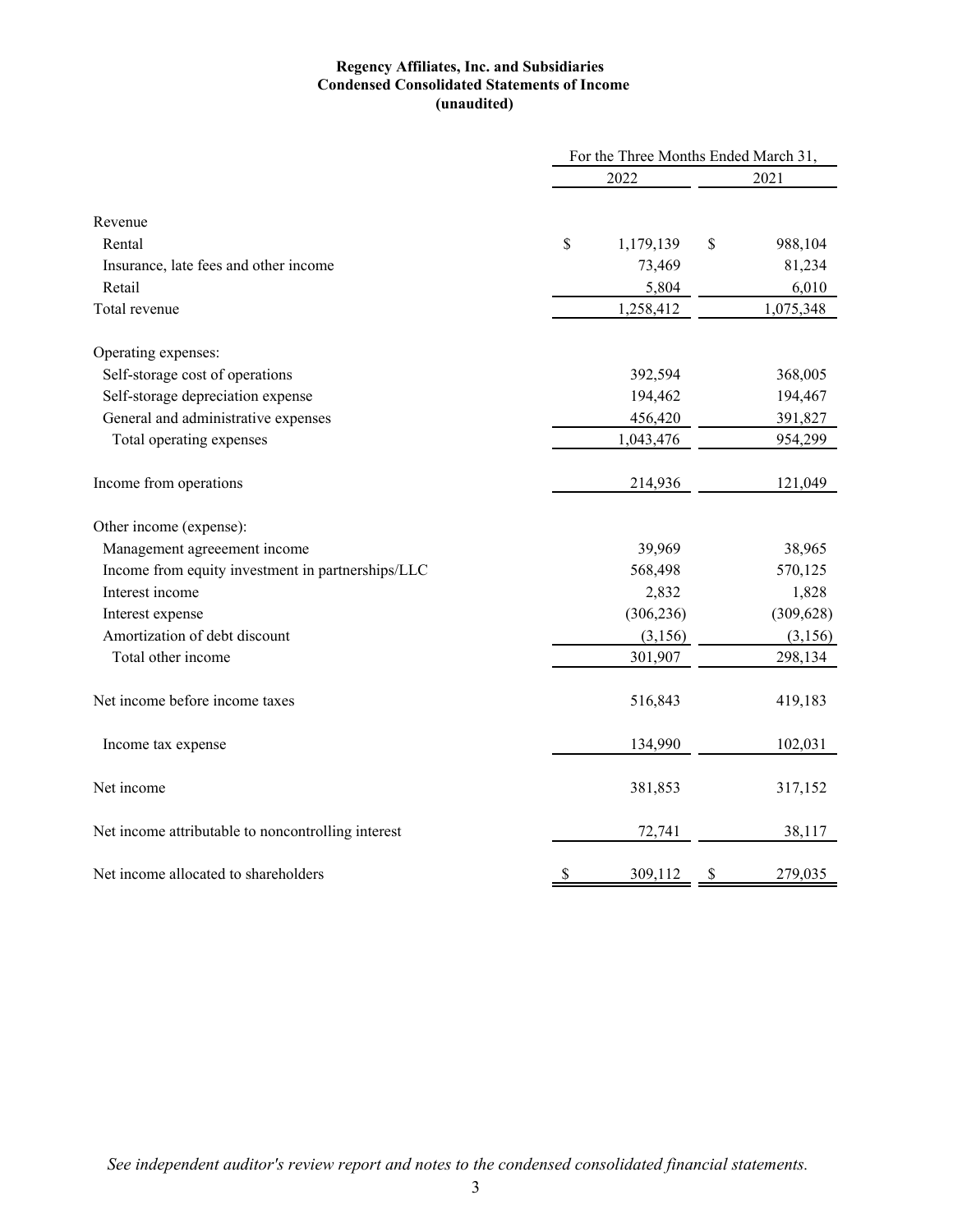#### **Regency Affiliates, Inc. and Subsidiaries Condensed Consolidated Statements of Changes in Equity For the Three Months Ended March 31, 2022 and 2021 (unaudited)**

|                                          |                          | Preferred Stock |                          | Common Stock             |                          |  | <b>Additional Paid-In</b> |                |                          |    |            | Shareholders'            | Noncontrolling      |  |
|------------------------------------------|--------------------------|-----------------|--------------------------|--------------------------|--------------------------|--|---------------------------|----------------|--------------------------|----|------------|--------------------------|---------------------|--|
|                                          | Shares                   |                 | Amount                   | Shares                   | Amount                   |  |                           | Capital        | <b>Retained Earnings</b> |    | Equity     | Interest                 | <b>Total Equity</b> |  |
| Balance at January 1, 2021               |                          |                 |                          | 4,815,058                | \$48,151                 |  | S.                        | 14,014,556     | 55,309,401               | S. | 69,372,108 | 173,670                  | 69,545,778          |  |
| Dividend paid to noncontrolling interest |                          |                 |                          |                          |                          |  |                           |                |                          |    |            | (6, 563)                 | (6, 563)            |  |
| Dividends declared                       | $\overline{\phantom{0}}$ |                 | $\overline{\phantom{0}}$ | $\sim$                   | $\overline{a}$           |  |                           | $\overline{a}$ | (325,016)                |    | (325,016)  |                          | (325,016)           |  |
| Net income                               |                          |                 |                          |                          | $\overline{\phantom{a}}$ |  |                           |                | 279,035                  |    | 279,035    | 38,117                   | 317,152             |  |
| Balance at March 31, 2021                |                          |                 |                          | 4,815,058                | \$48,151                 |  |                           | 14,014,556     | 55,263,420               |    | 69,326,127 | 205,224                  | 69,531,351          |  |
| Balance at January 1, 2022               |                          |                 |                          | 4,815,058                | \$48,151                 |  |                           | 14,014,556     | 55,412,479               | S. | 69,475,186 | 361,648                  | 69,836,834          |  |
| Dividend paid to noncontrolling interest |                          |                 |                          |                          |                          |  |                           |                |                          |    |            | (6, 563)                 | (6, 563)            |  |
| Dividends declared                       | $\overline{\phantom{0}}$ |                 | $\overline{\phantom{0}}$ | $\overline{\phantom{a}}$ | $\overline{\phantom{a}}$ |  |                           |                | (337, 054)               |    | (337, 054) | $\overline{\phantom{a}}$ | (337, 054)          |  |
| Net income                               |                          |                 |                          |                          | $\overline{\phantom{0}}$ |  |                           |                | 309,112                  |    | 309,112    | 72,741                   | 381,853             |  |
| Balance at March 31, 2022                |                          |                 |                          | 4,815,058                | 48,151                   |  |                           | 14,014,556     | 55,384,537               |    | 69,447,244 | 427,826                  | 69,875,070          |  |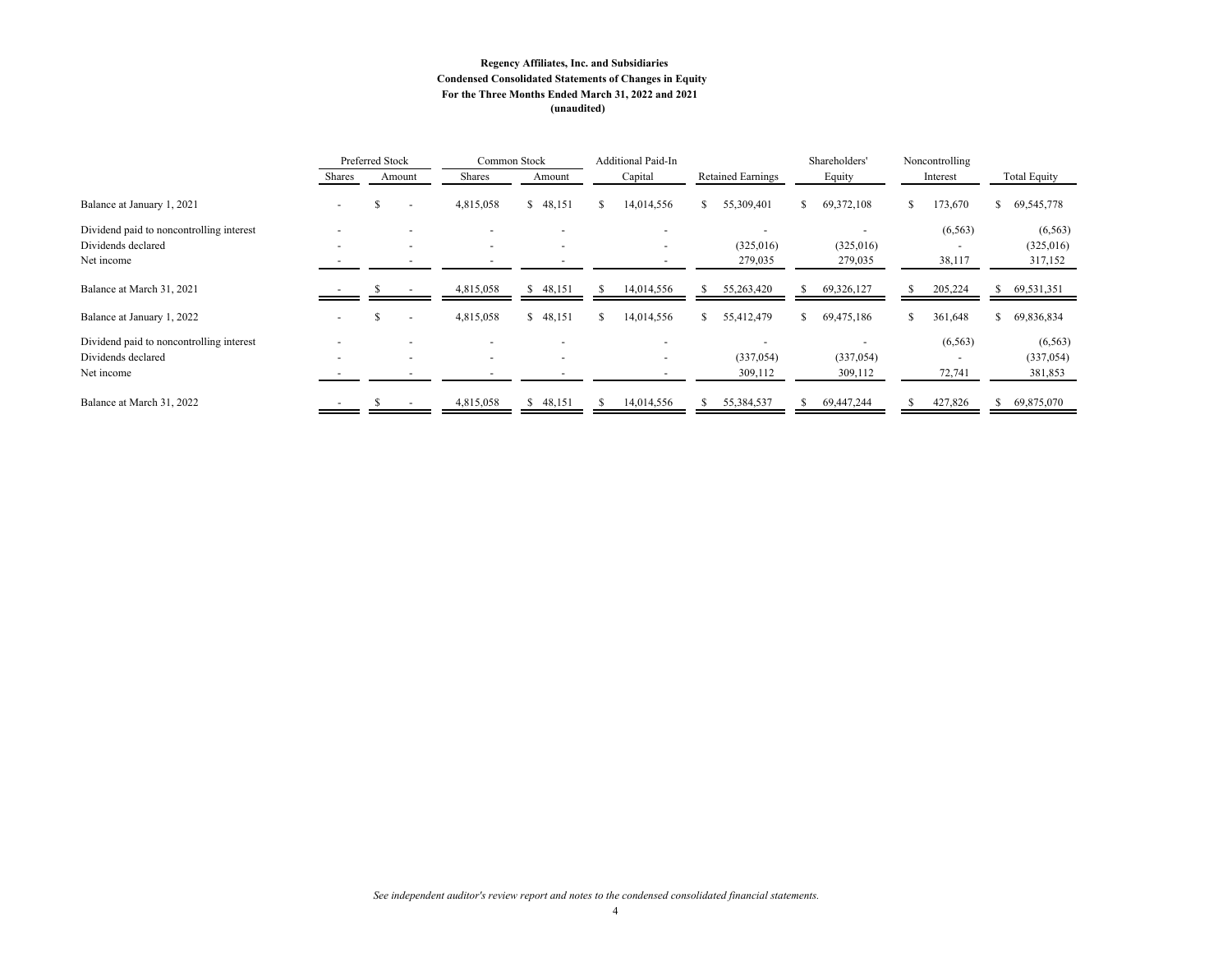# **Regency Affiliates, Inc. and Subsidiaries Condensed Consolidated Statements of Cash Flows (unaudited)**

|                                                                                   | For the Three Months Ended March 31 |             |                          |             |
|-----------------------------------------------------------------------------------|-------------------------------------|-------------|--------------------------|-------------|
|                                                                                   |                                     | 2022        |                          | 2021        |
| <b>Cash Flows From Operating Activities</b>                                       |                                     |             |                          |             |
| Net Income                                                                        | \$                                  | 381,853     | \$                       | 317,152     |
| Adjustments to reconcile net income to net cash provided by operating activities: |                                     |             |                          |             |
| Non-cash expenses                                                                 |                                     |             |                          |             |
| Depreciation and amortization                                                     |                                     | 195,663     |                          | 195,823     |
| Income from equity investment in partnerships/LLCs                                |                                     | (568, 498)  |                          | (570, 125)  |
| Amortization of right-of-use assets                                               |                                     | 71,131      |                          |             |
| Amortization of debt discount                                                     |                                     | 3,156       |                          | 3,156       |
| Changes in operating assets and liabilities                                       |                                     |             |                          |             |
| Prepaid expenses                                                                  |                                     | (1,824)     |                          | (9,746)     |
| Prepaid insurance                                                                 |                                     | (19,669)    |                          | 22,650      |
| Prepaid income taxes                                                              |                                     |             |                          | 102,770     |
| Rent receivable                                                                   |                                     | 2,193       |                          | 2,948       |
| Other assets                                                                      |                                     |             |                          | (150)       |
| Accounts payable and accrued expenses                                             |                                     | 37,542      |                          | 79,791      |
| Deferred revenue                                                                  |                                     | 57,601      |                          | 40,554      |
| Deferred rent                                                                     |                                     |             |                          | (4,040)     |
| Operating lease liability                                                         |                                     | (69,763)    |                          |             |
| Tenant security deposits                                                          |                                     | (1,000)     |                          |             |
| Income taxes payable                                                              |                                     | 133,778     |                          |             |
| Total adjustments                                                                 |                                     | (159, 690)  |                          | (136, 369)  |
| Net cash provided by operating activities                                         |                                     | 222,163     |                          | 180,783     |
|                                                                                   |                                     |             |                          |             |
| <b>Cash Flows From Investing Activities</b>                                       |                                     |             |                          |             |
| Purchase of short-term investments                                                |                                     | (2,475,757) |                          | (3,272,387) |
| Purchase of equipment                                                             |                                     | (2,355)     |                          | (13,032)    |
| Proceeds from short-term investments                                              |                                     | 2,650,000   |                          | 2,750,000   |
| Net cash provided by investing activities                                         |                                     | 171,888     |                          | (535, 419)  |
| <b>Cash Flows From Financing Activities</b>                                       |                                     |             |                          |             |
| Dividends paid to common shareholders                                             |                                     | (337, 054)  |                          | (325,016)   |
| Dividends returned from common shareholders                                       |                                     | (237)       |                          | 8,850       |
| Dividends paid to noncontrolling shareholder                                      |                                     | (6, 563)    |                          | (6, 563)    |
| Repayment of mortgage note payable                                                |                                     | (98, 531)   |                          | (94, 709)   |
| Net cash used in financing activities                                             |                                     | (442, 385)  |                          | (417, 438)  |
|                                                                                   |                                     |             |                          |             |
| Net increase in cash and cash equivalents and restricted cash                     |                                     | (48, 334)   |                          | (772, 074)  |
| Cash and cash equivalents and restricted cash - beginning                         |                                     | 2,372,012   |                          | 2,299,277   |
| Cash and cash equivalents and restricted cash - ending                            | \$                                  | 2,323,678   | S.                       | 1,527,203   |
| Supplemental Disclosures of Cash Flow Information                                 |                                     |             |                          |             |
| Cash paid during the period for:                                                  |                                     |             |                          |             |
| Interest                                                                          |                                     | 306,236     |                          | 309,628     |
|                                                                                   | \$                                  |             | S                        |             |
| Income taxes                                                                      | \$                                  | 14,449      | \$                       | 13,713      |
| Non-cash investing and financing activities:                                      |                                     |             |                          |             |
| Right-of-use asset and liability recorded during period                           |                                     | 467,188     | S                        |             |
| Common stock dividends declared                                                   |                                     | 337,054     | $\overline{\mathcal{S}}$ | 325,016     |
|                                                                                   |                                     |             |                          |             |

*See independent auditor's review report and notes to the condensed consolidated financial statements.*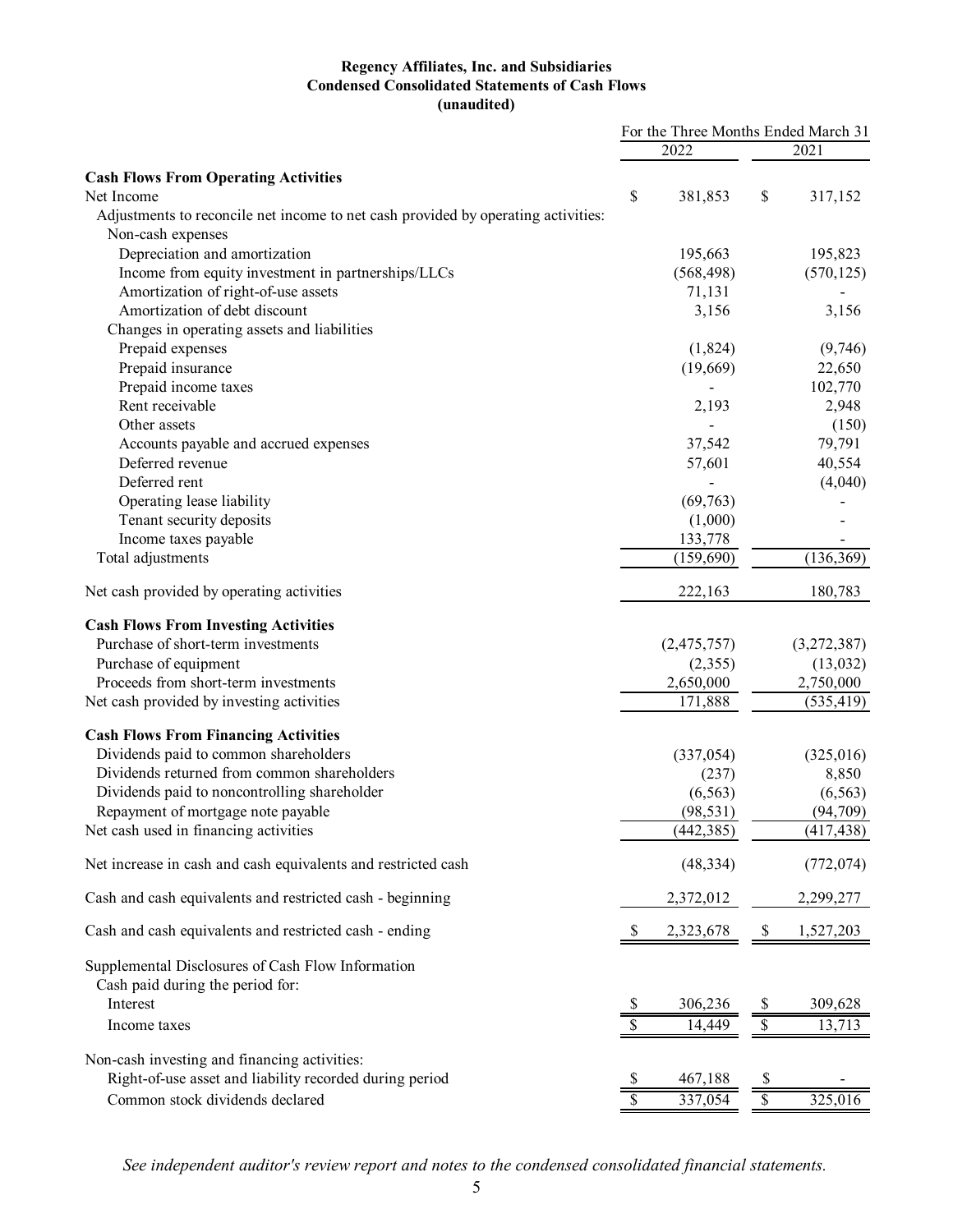# **Note 1. Summary of Significant Accounting Policies**

### *Basis of Presentation*

The accompanying financial statements are presented on an accrual basis in accordance with U.S. generally accepted accounting principles ("U.S. GAAP") as defined in the Financial Accounting Standards Board Accounting Standards Codification (the "Codification") for interim financial information. Accordingly, they do not include all of the information and notes required by accounting principles generally accepted in the United States of America. However, in the opinion of management of the Company, all adjustments necessary for a fair presentation of the financial position and operating results have been included in these statements. These unaudited condensed consolidated financial statements should be read in conjunction with the consolidated financial statements and notes thereto included in the Company's Annual Report for the fiscal year ended December 31, 2021, as posted with OTC Markets on April 4, 2022. Operating results for the three months ended March 31, 2022 are not necessarily indicative of the results that may be expected for any subsequent quarters or for the year ending December 31, 2022.

# *Nature of Operations*

Regency Affiliates, Inc. ("Regency" or the "Company") invests in assets that generate attractive, predictable and sustainable returns on capital. The Company's objective is to generate long term value for its shareholders. Management seeks sound investment opportunities to meet its business characteristics and valuation criteria.

The Company holds a limited partnership interest in Security Land and Development Company Limited Partnership ("Security Land"), which owns and operates 34.3 acres of land and rental property of approximately 717,000 square feet in Woodlawn, Maryland, which is occupied by the United States Social Security Administration's Office of Disability and International Operations. In November 2000, the Company acquired a 5% limited partnership interest in 1500 Woodlawn Limited Partnership, the general partner of Security Land. See Note 2, "Investment in Security Land and Development Company Limited Partnership."

In April 2016, Regency formed a new, wholly owned subsidiary, RSS Investments LLC ("RSS"). RSS acquired a majority ownership (80%) of SSCP Harrisburg Holdings, LLC, a Delaware limited liability company ("Harrisburg Holdings"). Harrisburg Holdings is the sole member of SSCP Harrisburg Intermediate Holdings, LLC, a Delaware limited liability company ("Intermediate Holdings"). Simultaneously with RSS's investment in Harrisburg Holdings, Harrisburg Intermediate Holdings acquired a portfolio of five self-storage facilities in Harrisburg, Pennsylvania. Through our controlling interest of SSCP Harrisburg Holdings, LLC, we are focused on the ownership, operation, and acquisition of self-storage properties located within the Harrisburg, Pennsylvania area.

### *Principles of Consolidation*

These condensed consolidated financial statements include the accounts of the Company, and its wholly owned subsidiaries, Regency Power and RSS. All intercompany balances and transactions have been eliminated in consolidation.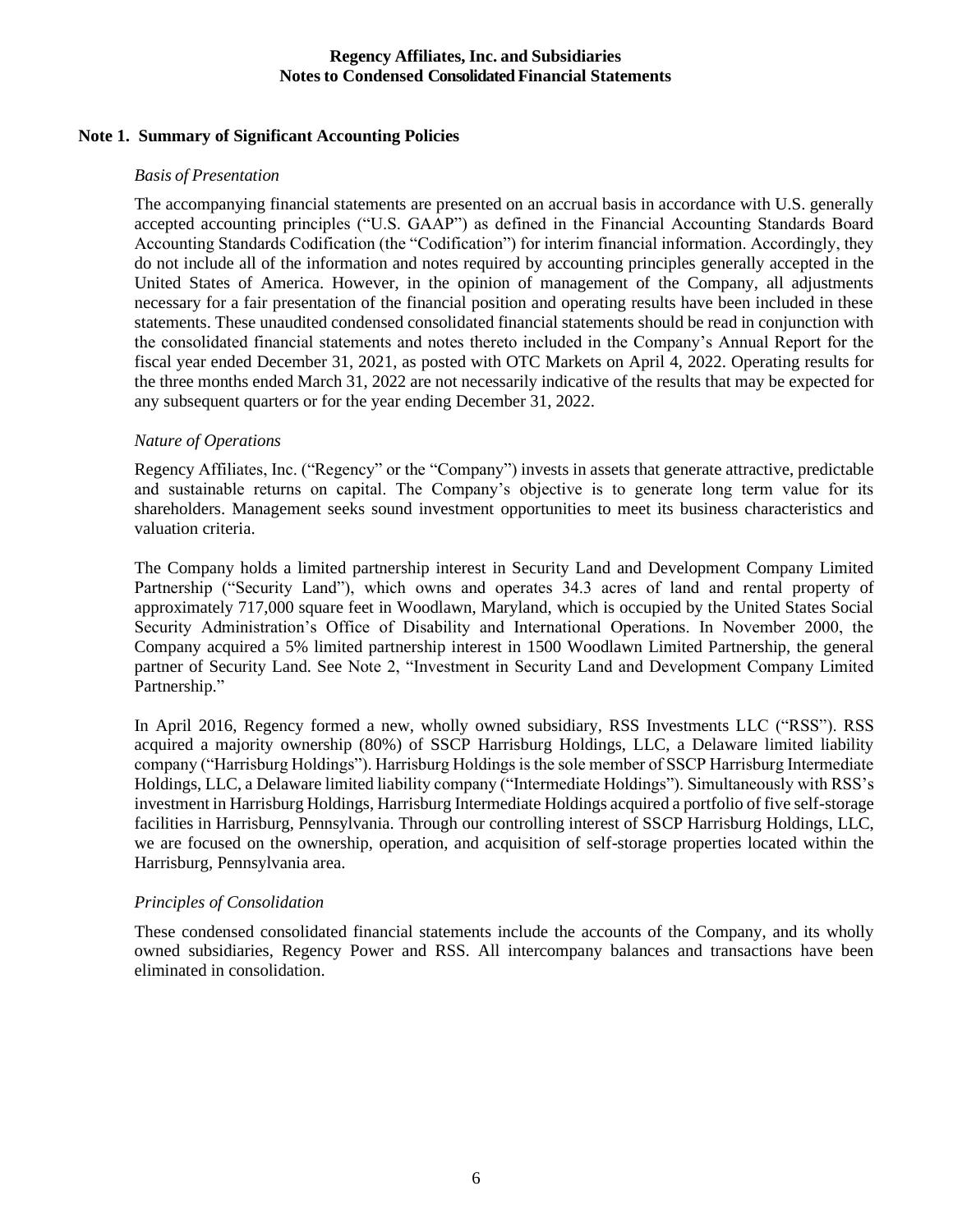# **Note 1. Summary of Significant Accounting Policies (continued)**

### *Noncontrolling Interest*

The Company consolidates its 80% equity interest in Harrisburg Holdings and reports the remaining 20% interest by the third party, SSCP Management, LLC, as a noncontrolling interest on the condensed consolidated balance sheet. At March 31, 2022 and December 31, 2021, the noncontrolling equity interest was \$427,826 and \$361,648 respectively. The net income or net loss of Harrisburg Holdings is allocated based on the ownership percentages on the statements of income. For the three months ended March 31, 2022 and 2021, Harrisburg Holdings had net income of \$363,707 and \$190,584, respectively, resulting in net income attributable to the non-controlling interest for the three months ended March 31, 2022 and 2021 of \$72,741 and \$38,117, respectively.

# *Cash and Cash Equivalents*

Cash and cash equivalents represent cash and short-term highly liquid investments with original maturities of three months or less. The Company places its cash and cash equivalents with high credit quality financial institutions that may exceed federally insured amounts at times. As of March 31, 2022 and December 31, 2020, the Company had no cash equivalents.

# *Restricted Cash*

The self-storage properties hold escrow funds in money market trust accounts for real estate taxes, insurance, and replacement reserves disbursements to be paid when due, pursuant to the terms of the bank financing agreement.

# *Short-Term Investments*

Short-term investments consist of treasury bills with original maturity dates greater than three months at the date of purchase. The Company classifies its Treasury Instruments as held to maturity. The short-term investments are valued at cost, which approximates fair value. As of March 31, 2022 and December 31, 2021, the Company's short-term investments were \$6,003,565 and \$6,177,808, respectively.

# *Investments in Partnerships/ LLC*

The Company uses the equity method of accounting for its investments in partnerships in equity securities in which it has more than a 20% interest but does not have a controlling interest and is not the primary beneficiary. Investments owned over 50% with a controlling interest are consolidated within these financial statements.

# *Self-Storage Properties*

Self-storage properties are carried at historical cost less accumulated depreciation and any impairment losses. Major replacements and betterments, which improve or extend the life of an asset, are capitalized. Expenditures for ordinary repairs and maintenance are expensed as incurred and are included in self-storage cost of operation. Estimated depreciable lives of self-storage properties are determined by considering the age and other indicators about the condition of the assets at their respective dates of acquisition, resulting in an estimated useful life for assets within each category. All self-storage property assets are depreciated using the straight-line method. Buildings and improvements are depreciated over estimated useful lives of 39 years; furniture and equipment are depreciated over estimated useful lives of 7 years. The cost of the land is not depreciated. Repairs and maintenance costs are expensed as incurred.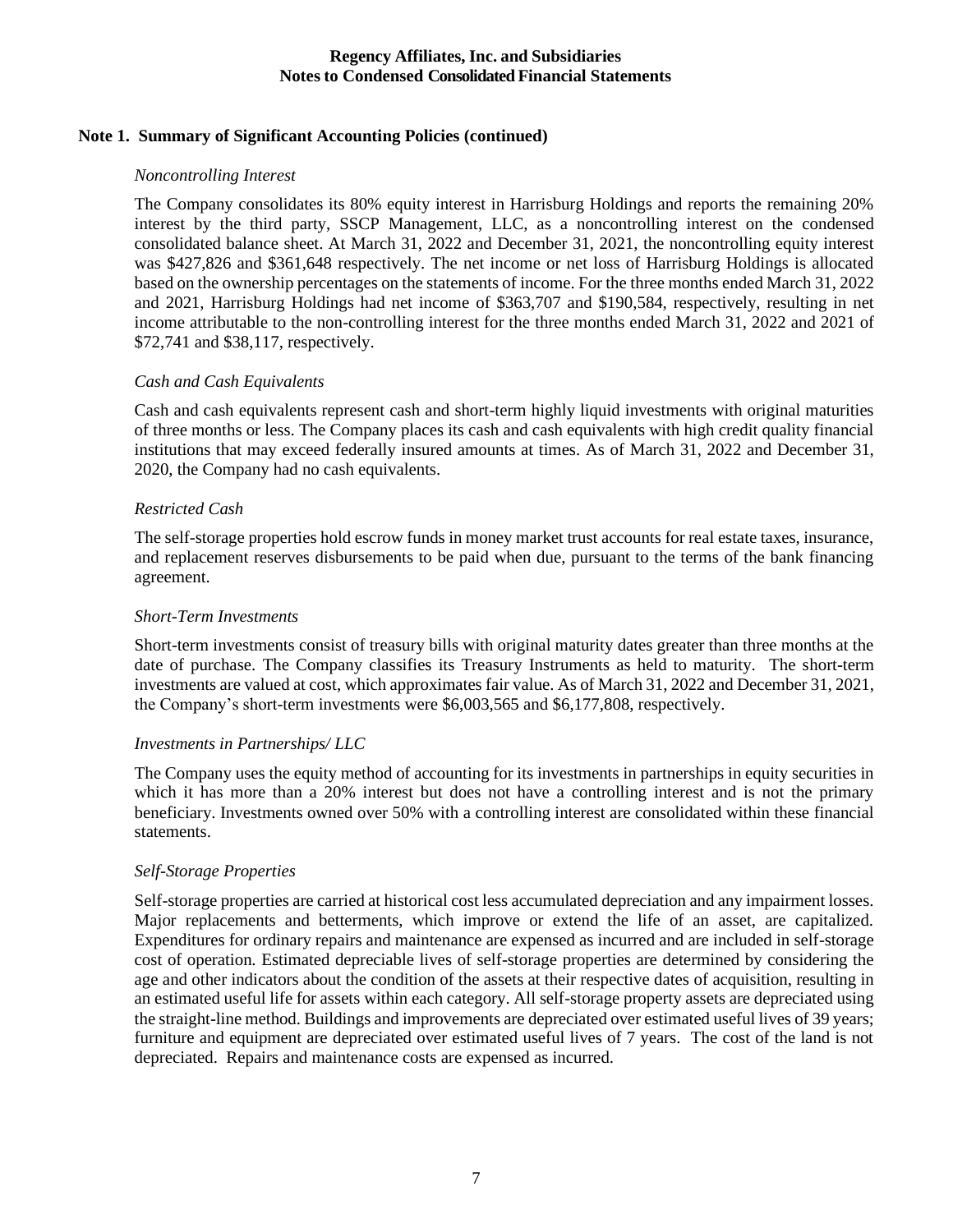# **Note 1. Summary of Significant Accounting Policies (continued)**

### *Self-Storage Properties (continued)*

When a self-storage property is acquired in a business combination, the purchase price of the acquired selfstorage property is allocated to land, buildings and improvements, furniture and equipment, customer inplace leases, assumed real estate leasehold interests, other assets acquired and liabilities assumed, based on the estimated fair value of each component. When a portfolio of self-storage properties is acquired, the purchase price is allocated to the individual self-storage properties based on the fair value determined using an income approach with appropriate risk-adjusted capitalization rates, which take into account the relative size, age and location of the individual self-storage properties.

These items consist of the following at:

|                                | March 31, 2022 |             |  | December 31, |
|--------------------------------|----------------|-------------|--|--------------|
|                                |                |             |  | 2021         |
| Land                           |                | 4,870,000   |  | 4,870,000    |
| Building and improvements      |                | 30,308,797  |  | 30,308,797   |
| Furniture and equipment        |                | 74,497      |  | 72,142       |
|                                |                | 35,253,294  |  | 35,250,939   |
| Less: Accumulated Depreciation |                | (4,645,688) |  | (4,451,225)  |
| Self-Storage Properties, net   |                | 30,607,606  |  | 30,779,714   |

Depreciation expense on these properties was \$194,463 and \$194,467 for the three months ended March 31, 2022 and 2021, respectively.

### *Property and Equipment*

Property and equipment are carried at cost less accumulated depreciation. Depreciation is provided over the estimated useful lives of the assets using the straight-line method as follows: machinery and equipment - 7 years. Repairs and maintenance costs are expensed as incurred that do not extend the life or functionality of the asset.

These items consist of the following at:

|                                | March 31, 2022 |           |  | December 31, 2021 |
|--------------------------------|----------------|-----------|--|-------------------|
| Machinery and equipment        |                | 50.462    |  | 50.462            |
| Less: Accumulated depreciation |                | (40, 667) |  | (39.467)          |
| Property and equipment, net    |                | 9.795     |  | 10.995            |

Depreciation expense was \$1,200 and \$1,356 for the three months ended March 31, 2022 and 2021, respectively.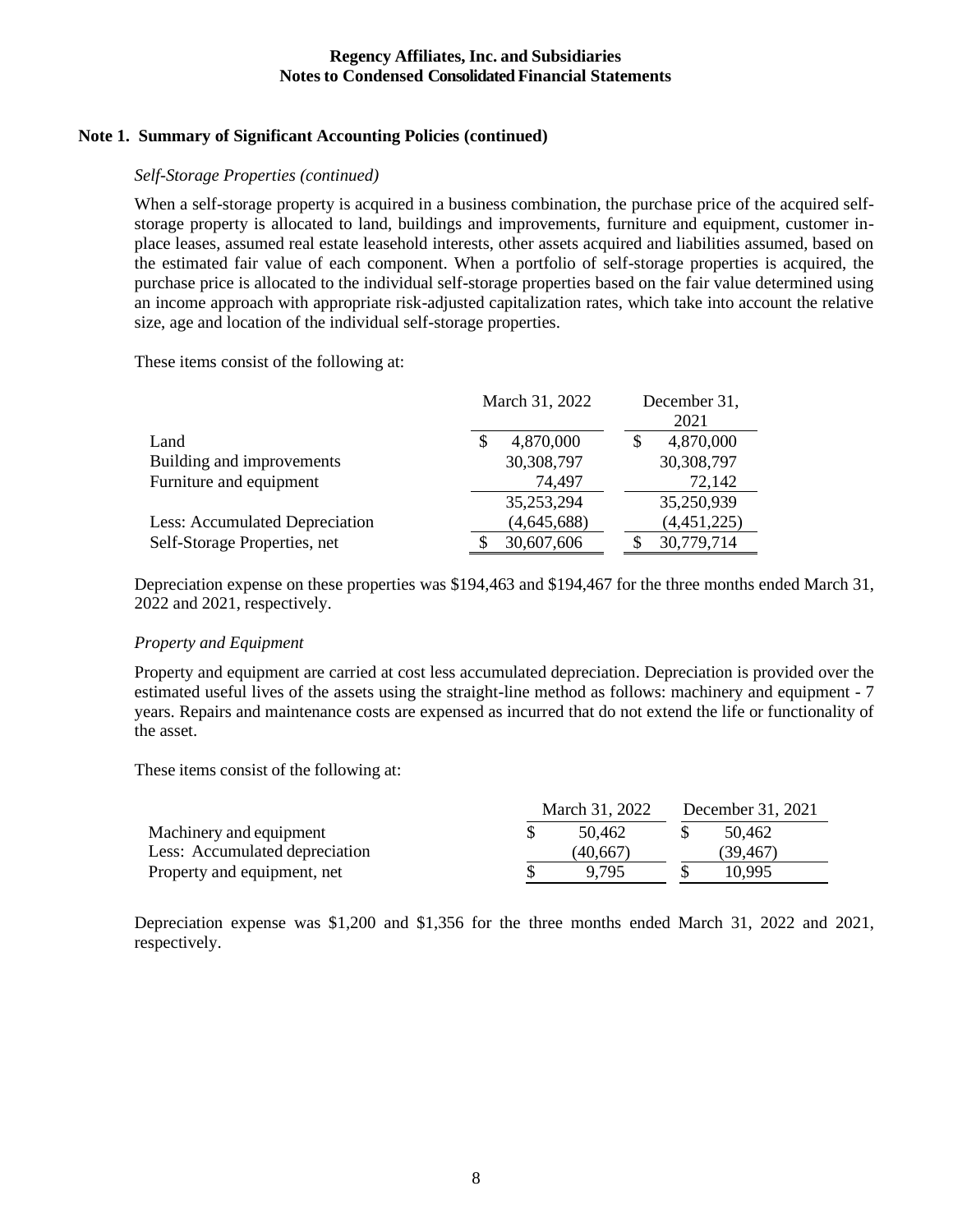# **Note 1. Summary of Significant Accounting Policies (continued)**

### *Income Taxes*

The Company utilizes FASB ASC 740-10, "Income Taxes", which requires an asset and liability approach to financial accounting and reporting for income taxes. The difference between the financial statement and tax basis of assets and liabilities is determined annually. Deferred income tax assets and liabilities are computed for those temporary differences that have future tax consequences using the current enacted tax laws and rates that apply to the periods in which they are expected to affect taxable income. In some situations, FASB ASC 740-10 permits the recognition of expected benefits of utilizing net operating loss and tax credit carryforwards. Valuation allowances are established based upon management's estimate, if necessary. Income tax expense (benefit) is the current tax payable or refund for the period plus or minus the net change in the deferred tax assets and liabilities.

The Company recognizes a tax benefit for an uncertain tax position only if it is more likely than not that the tax position will be sustained on examination by taxing authorities based on the technical merits of the position. See Note 5 for uncertain tax positions of the Company as of March 31, 2022.

# *Use of Estimates*

The preparation of financial statements in conformity with U.S. GAAP requires management to make estimates and assumptions that affect the reported amounts of assets and liabilities and the disclosure of contingent assets and liabilities as of the date of the financial statements, and also affect the amounts of revenues and expenses reported for each period. Actual results could differ from those estimates. Management utilizes various other estimates, including but not limited to, assessing the collectability of rents receivable, determining the estimated lives of long-lived assets, determining the potential impairment of intangibles, the fair value of stock options, the recognition of revenue, and other legal claims and contingencies. The results of any changes in accounting estimates are reflected in the financial statements in the period in which the changes become evident. Estimates and assumptions are reviewed periodically, and the effects of revisions are reflected in the period that they are determined to be necessary.

### *Revenue and Expense Recognition*

Effective January 1, 2019, the Company adopted Financial Account Standards Board ("FASB") Accounting Standards Codification ("ASC") Topic 606, Revenue from Contracts with Customers ("ASC 606"). The guidance includes a five-step framework that requires an entity to: (i) identify the contract(s) with a customer, (ii) identify the performance obligations in the contract, (iii) determine the transaction price, (iv) allocate the transaction price to the performance obligations in the contract, and (v) recognize revenue when the entity satisfies a performance obligation.

Management has determined that all of its leases are operating leases and therefore these leases are outside of the scope of ASC Topic 606. We recognize rental income in accordance with ASC Topic 840, Leases. Substantially all leases may be terminated on a month-to-month basis and rental income is recognized ratably over the lease term using the straight-line method. Rents received in advance are deferred and recognized on a straight-line basis over the related lease term associated with the prepayment. Promotional discounts and other incentives are recognized as a reduction to rental income over the applicable lease term. Other property related revenue consists of ancillary revenues such as tenant insurance related access fees and commissions and sales of storage supplies with are recognized in the period earned.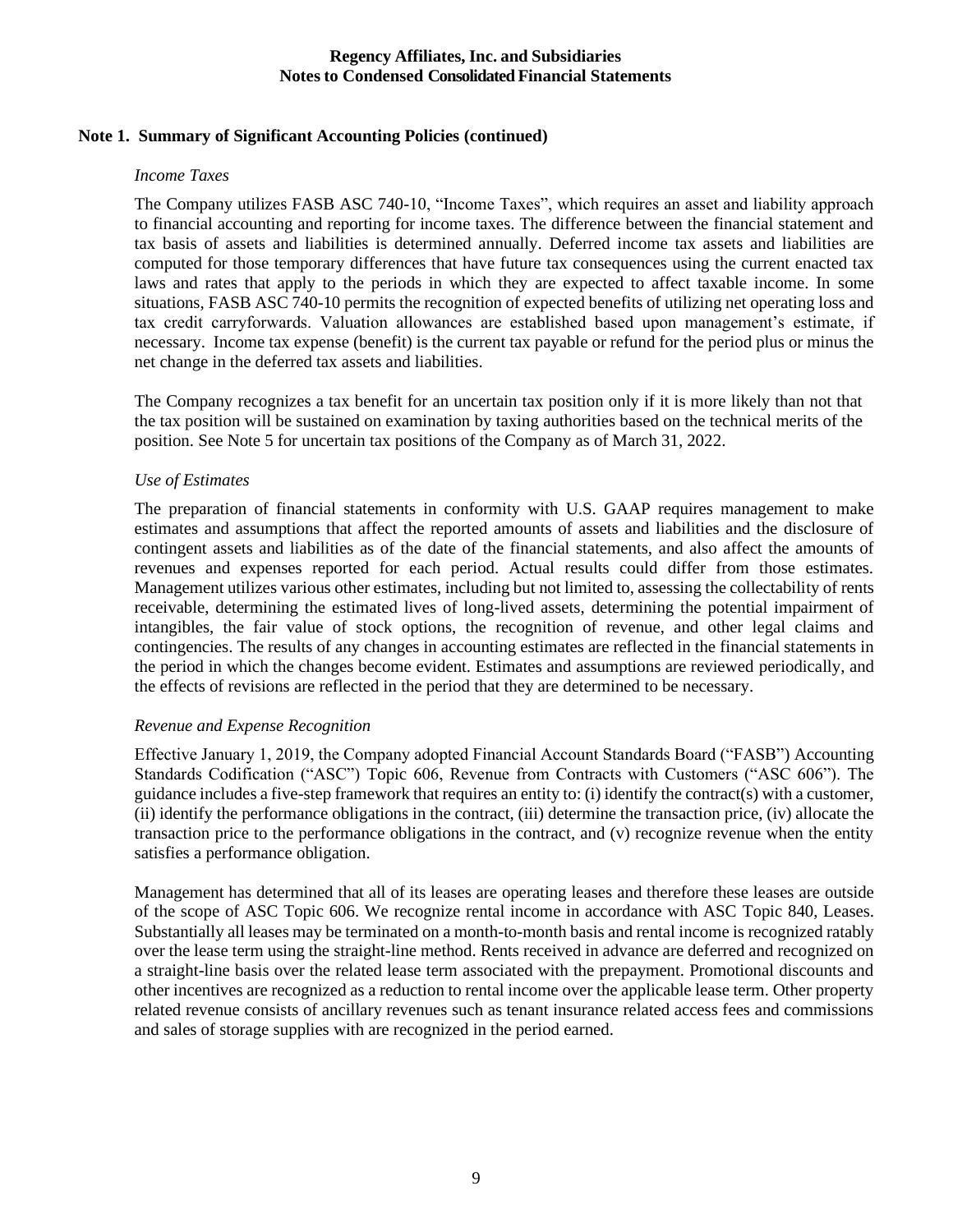# **Note 1. Summary of Significant Accounting Policies (continued)**

### *Revenue and Expense Recognition (continued)*

For insurance income, the Company acts as an agent and recognized revenue for only its commission on the arrangement. The Company has a contract with the insurance carrier for acting as an agent, with a fixed commission amount. The performance obligation is satisfied, and revenue is earned at a point in time, which is when the Company sells a policy to a customer. This is evidenced by a signed contract. There is no variable consideration for this revenue stream.

Property tax expense is based on actual amounts billed or estimates of anticipated bills or assessments that have not yet been received from the taxing authorities. Cost of operations, general and administrative expense, interest expense, and advertising expenditures are expensed as incurred.

### *Advertising Expenses*

The Company expenses advertising costs when incurred. Advertising and marketing costs totaled \$1,468 and \$7,904 for the three months ended March 31, 2022 and 2021, respectively.

### *Stock-Based Compensation*

The Company follows ASC Topic 718, Compensation - Stock Compensation, which addresses the accounting for stock-based payment transactions, requiring such transactions to be accounted for using the fair value method. Awards of shares for property or services are recorded at the more readily measurable of the fair value of the stock and the fair value of the service. The Company uses the Black-Scholes optionpricing model to determine the grant date fair value of stock-based awards under ASC 718. The fair value is charged to earnings depending on the terms and conditions of the award, and the nature of the relationship of the recipient of the award to the Company. The Company records the grant date fair value in line with the period over which it was earned. For employees and consultants, this is typically considered to be the vesting period of the award. The Company estimates the expected forfeitures and updates the valuation accordingly.

### *Fair Value Measurements*

The carrying amounts of cash, restricted cash, prepaid expenses, accounts payable, accrued liabilities, deferred revenue, and other liabilities approximate their fair value due to the short-term nature of these instruments. Cash equivalents, consisting of U.S. Treasury Bills, are adjusted to fair value at each balance sheet date based on quoted prices which are considered level 1 inputs.

ASC Topic 820, Fair Value Measurements and Disclosures, provides the framework for measuring fair value. That framework provides a fair value hierarchy that prioritizes the inputs to valuation techniques used to measure fair value. The hierarchy gives the highest priority to unadjusted quoted prices in active markets for identical assets or liabilities (Level 1 measurements) and the lowest priority to unobservable inputs (Level 3 measurements).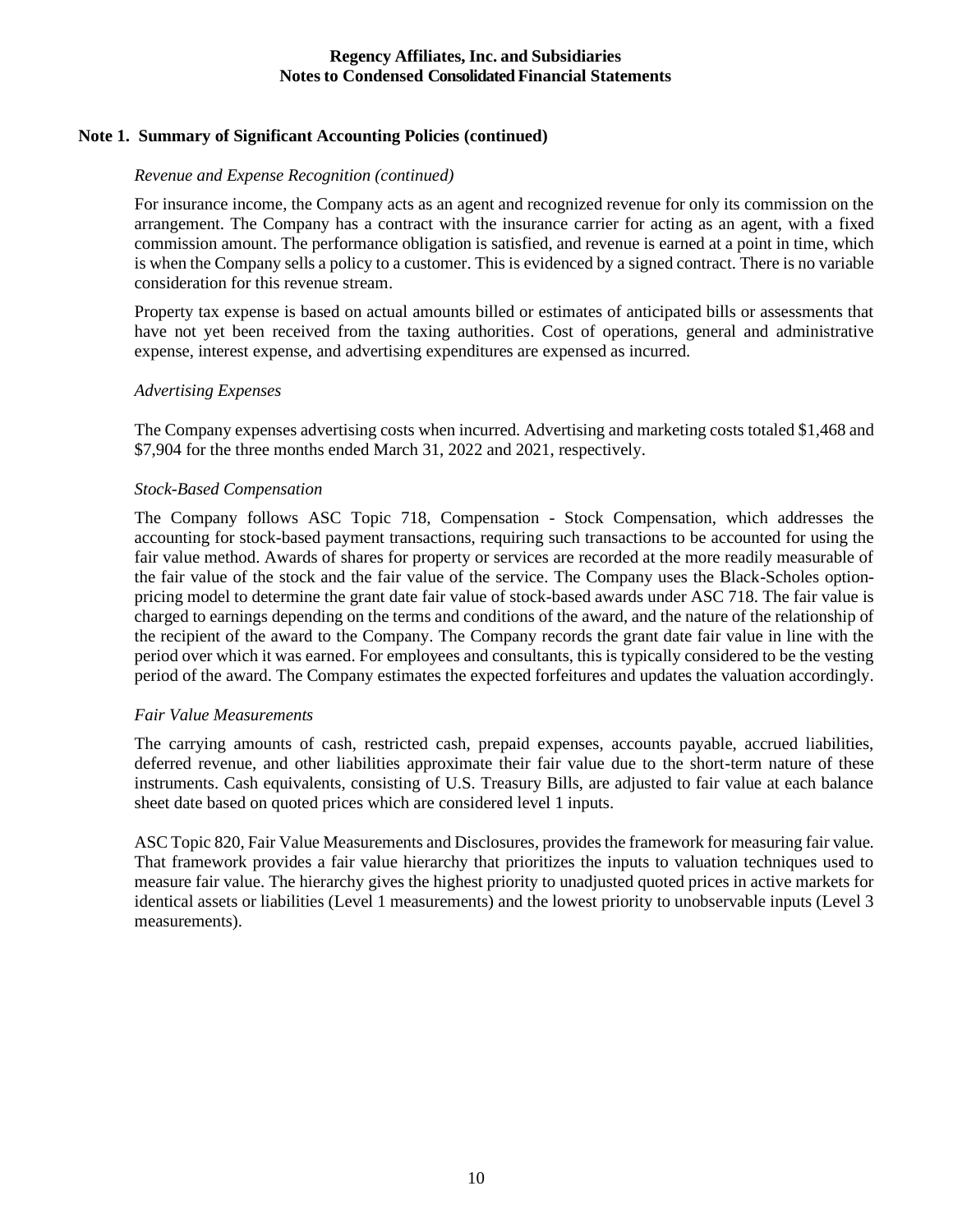# **Note 1. Summary of Significant Accounting Policies (continued)**

### *Fair Value Measurements (continued)*

Fair value is defined as an exit price, representing the amount that would be received upon the sale of an asset or payment to transfer a liability in an orderly transaction between market participants. Fair value is a market-based measurement that is determined based on assumptions that market participants would use in pricing an asset or liability. A three-tier fair value hierarchy is used to prioritize the inputs in measuring fair value as follows:

- ➢ Level 1 Quoted prices in active markets for identical assets or liabilities.
- $\triangleright$  Level 2 Quoted prices for similar assets or liabilities in active markets, quoted prices for identical or similar assets or liabilities in markets that are not active, or other inputs that are observable, either directly or indirectly.
- $\triangleright$  Level 3 Significant unobservable inputs that cannot be corroborated by market data.

|                            |                       | As of March 31, 2022    |              |    |           |
|----------------------------|-----------------------|-------------------------|--------------|----|-----------|
|                            | Quoted Prices in      |                         |              |    |           |
|                            | <b>Active Markets</b> | Quoted Prices for       |              |    |           |
|                            | for Identical         | Similar Assets or       | Significant  |    |           |
|                            | Assets or             | Liabilities in          | Unobservable |    |           |
|                            | Liabilities           | <b>Active Markets</b>   | Inputs       |    |           |
| Security Type              | (Level 1)             | (Level 2)               | (Level 3)    |    | Total     |
| <b>U.S. Treasury Notes</b> | \$<br>2,814,138       | \$                      | \$           | \$ | 2,814,138 |
| <b>U.S. Treasury Bills</b> | 3,189,427             |                         |              |    | 3,189,427 |
| Total                      | \$<br>6,003,565       | \$                      |              |    | 6,003,565 |
|                            |                       |                         |              |    |           |
|                            |                       | As of December 31, 2021 |              |    |           |
|                            | Quoted Prices in      |                         |              |    |           |
|                            | <b>Active Markets</b> | Quoted Prices for       |              |    |           |
|                            | for Identical         | Similar Assets or       | Significant  |    |           |
|                            | Assets or             | Liabilities in          | Unobservable |    |           |
|                            | Liabilities           | <b>Active Markets</b>   | Inputs       |    |           |
| Security Type              | (Level 1)             | (Level 2)               | (Level 3)    |    | Total     |
| <b>U.S. Treasury Notes</b> | \$<br>3,828,510       | \$                      | \$           | \$ | 3,828,510 |
| U.S. Treasury Bills        | 2,349,298             |                         |              |    | 2,349,298 |
| Total                      | \$<br>6,177,808       | \$                      |              | S  | 6,177,808 |

The fair value of the Company's financial instruments are as follows:

### *Limitations*

Fair value estimates are made at a specific point in time, based on relevant market information and information about the financial statements. These estimates are subjective in nature, involve uncertainties and matters of significant judgment, and therefore cannot be determined with precision. Changes in assumptions could significantly affect the estimates.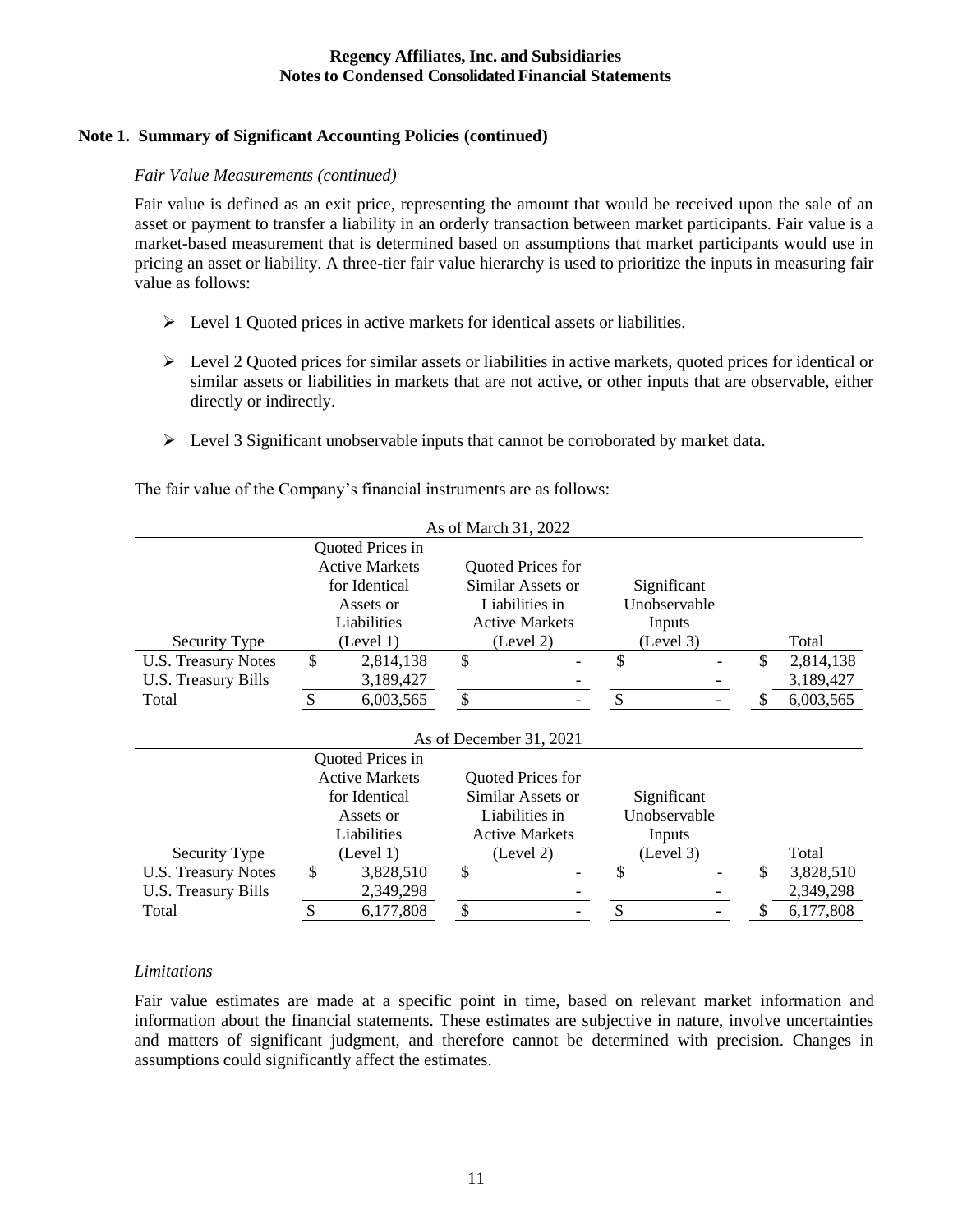# **Note 1. Summary of Significant Accounting Policies (continued)**

### *Subsequent Events Evaluation*

The Company has evaluated subsequent events through May 16, 2022 which is the date these financial statements were available to be issued.

### *Recent Accounting Pronouncements Adopted*

#### *Leases*

In February 2016, the FASB issued ASU No. 2016-02, Leases (Topic 842) ("ASC 842"), which modifies lease accounting for lessees to increase transparency and comparability by recording lease assets and liabilities for leases and disclosing key information about leasing arrangements. In July 2018, the FASB issued ASU No. 2018-10, Codification Improvements to Topic 842, Leases, and ASU No. 2018-11, Leases (Topic 842), Targeted Improvements, which affect certain aspects of the previously issued guidance. In December 2018, the FASB issued ASU No. 2018-20, Narrow-Scope Improvements for Lessor, Leases (Topic 842), which provides guidance on sales tax and other taxes collected from lessees. In December 2019, the FASB issued ASU No. 2019-01, Codification Improvements to Topic 842, Leases, which affect certain aspects of the previously issued guidance. Amendments include an additional transition method that allows entities to apply the new standard on the adoption date and recognize a cumulative effect adjustment to the opening balance of retained earnings, as well as a new practical expedient for lessors.

The Company adopted this guidance effective January 1, 2022 and elected the optional transition method that allows lessees to apply the new guidance as of the adoption date and recognize any cumulative-effect adjustment to the opening balance of accumulated deficits in the period of adoption. The Company elected the transition package of practical expedients which allows the Company (1) to not reassess whether any expired or existing contracts are leases, or contain leases, (2) to not reassess the lease classification for any expired or existing leases, and (3) to not reassess initial direct costs for any existing leases. Further, the Company elected the practical expedient to not separate lease and non-lease components for all leases and account for the combined lease and non-lease components as a single lease component. The Company also excluded leases with an initial term of 12 months or less from the balance sheet.

Upon adoption, the Company recorded a right-of-use asset and a lease liability on its consolidated balance sheets for substantially all of its operating lease arrangements, which approximates the present value of its future minimum lease obligations pertaining to its operating leases as disclosed in Note 6. Any new lease arrangements or modifications entered into subsequent to the adoption date will be accounted for in accordance with the new standard.

The Company owns a limited partnership interest in Security Land, which owns and operates an office complex. The Company has limited voting rights and is entitled to certain allocations of the profit and loss and operating cash flow distributions of Security Land.

For the three months ended March 31, 2022 and 2021, the Company's income from its equity investment in Security Land was \$545,542 and \$547,104, respectively.

The Company also owns a 5% limited partnership interest in 1500 Woodlawn Limited Partnership, the general partner of Security Land. The Company recognized income of \$22,956 and \$23,021 for the three months ended March 31, 2022 and 2021, respectively, from this investment.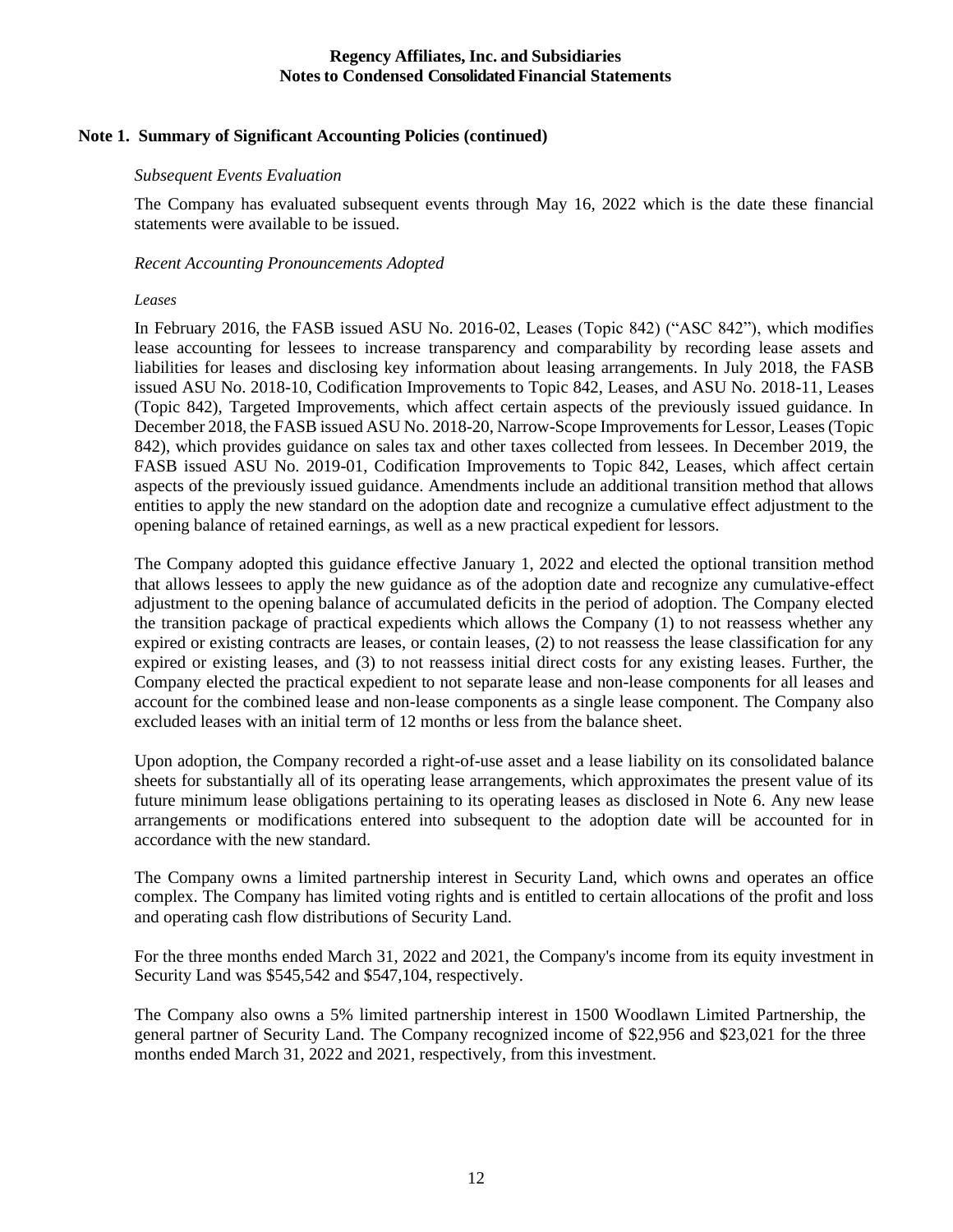### **Note 2. Investment in Security Land and Development Company Limited Partnership**

On December 6, 2018, the Company entered into a second amended and restated limited partnership agreement (the "Amended Partnership Agreement") with Woodlawn and other limited partners. Among other things, the Amended Partnership Agreement allowed Security Land to enter into a new agreement with the United States General Services Administration and refinance its debt, as described below. As part of the Amended Partnership Agreement, the income allocated to the Company was reduced from 95% to 48.969%.

On December 6, 2018, Security Land entered into an agreement ("Management Agreement") with Woodlawn and the Company. Pursuant to the Management Agreement, there is an asset management fee payable to the Company at a rate of 1.3% of monthly rental income in the applicable period, payable monthly through the date of sale of the property. For the three months ended March 31, 2022 and 2021, the Company recognized \$39,969 and \$38,965 from the management fee agreement.

On December 17, 2018, Security Land signed a new ten-year lease with the United States General Services Administration, which became effective as of November 1, 2018 and expires on October 31, 2028. The initial annual rent will be approximately \$11,750,000 per annum. Based on the new lease, Security Land arranged for new debt totaling approximately \$30,000,000. The new debt will be used to pay off existing debt and provide for capital improvements of the facility. In connection with the new lease and debt, on December 19, 2018, Security Land paid to the Company a distribution of \$1,214,963. In 2019, Security Land made tax payments to the state of Maryland on behalf of the Company for \$424,122. On April 9, 2021, Security Land paid to the Company a distribution of \$1,275,771.

Summarized Balance Sheet information for Security Land at March 31, 2022 and December 31, 2021 is as follows:

|                                                | March 31, 2022   | December 31, 2021 |            |  |
|------------------------------------------------|------------------|-------------------|------------|--|
| <b>Balance Sheet Data</b>                      |                  |                   |            |  |
| Cash and cash equivalents                      | \$<br>1,415,628  | \$                | 1,342,696  |  |
| Restricted cash                                | 10,433,052       |                   | 9,282,388  |  |
| Real estate, net                               | 25,413,957       |                   | 25,821,295 |  |
| Prepaid expenses and other receivables         | 365,418          |                   | 671,236    |  |
| Receivables and other assets                   | 1,024,855        |                   | 1,024,855  |  |
| Leasing cost, net of accumulated amortization  | 693,538          |                   | 515,254    |  |
| <b>Total Assets</b>                            | \$<br>39,346,448 | \$                | 38,657,724 |  |
| Accounts payable and accrued expenses          | \$<br>1,277,861  | \$                | 1,660,696  |  |
| Project note payable                           | 14,338,786       |                   | 14,661,079 |  |
| Accrued interest payable                       | 26,766           |                   | 27,933     |  |
| <b>Total Liabilities</b>                       | \$<br>15,643,413 | \$                | 16,349,708 |  |
| Partners' capital:                             |                  |                   |            |  |
| <b>Total Partners' Capital</b>                 | 23,703,035       |                   | 22,308,016 |  |
| <b>Total Liabilities and Partner's Capital</b> | \$<br>39,346,448 | \$                | 38,657,724 |  |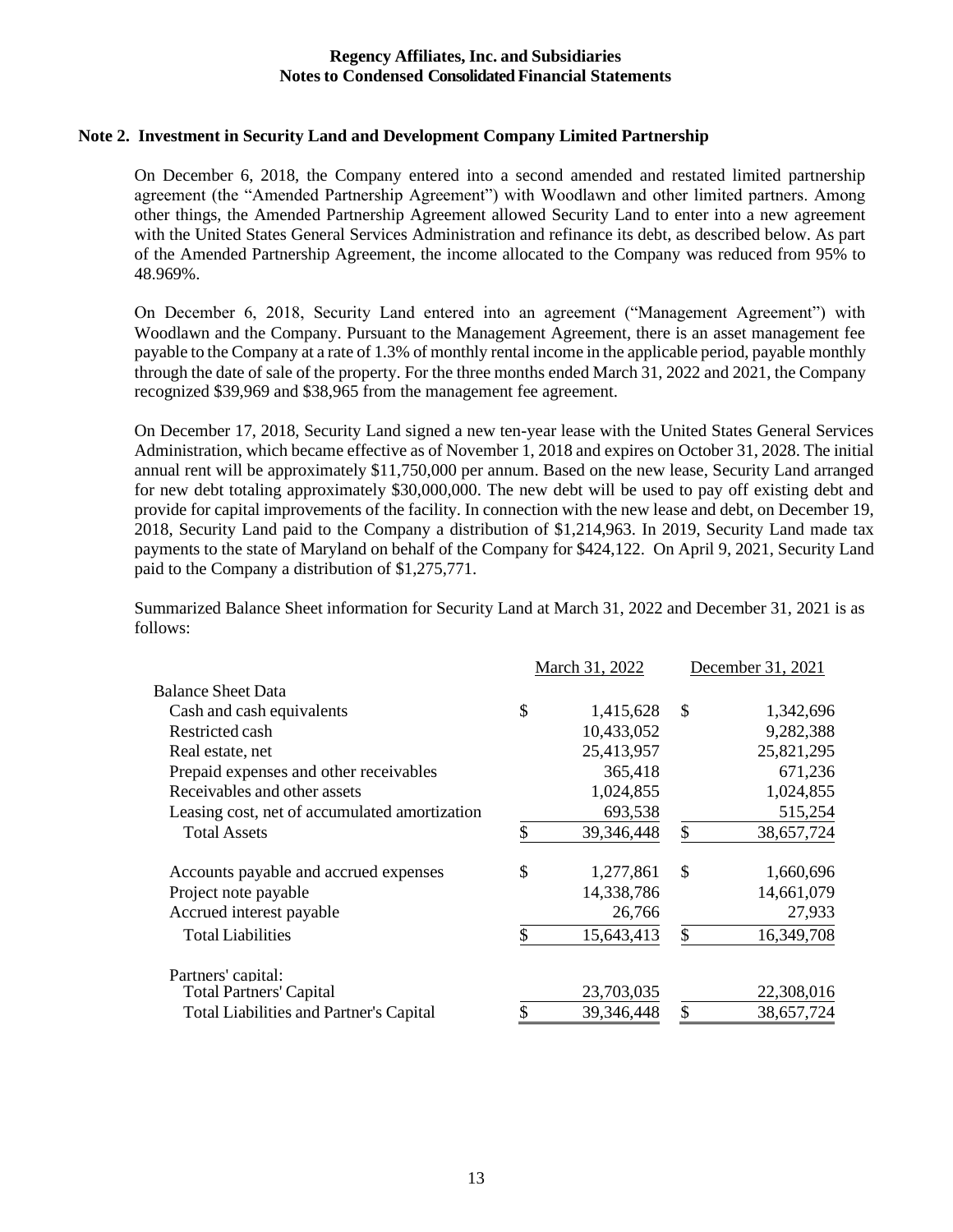### **Note 2. Investment in Security Land and Development Company Limited Partnership (continued)**

|                 | For the Three Months Ended<br>March 31, |           |  |  |  |  |  |
|-----------------|-----------------------------------------|-----------|--|--|--|--|--|
|                 | 2022                                    | 2021      |  |  |  |  |  |
| Revenues        | 3,166,009                               | 3,052,340 |  |  |  |  |  |
| <b>Expenses</b> | 2,052,657                               | 1,935,801 |  |  |  |  |  |
| Net income      | 1,113,352                               | 1,116,539 |  |  |  |  |  |

Summarized Statements of Income information for Security Land is as follows:

### **Note 3. Stock Based Compensation**

#### *2003 Incentive Stock Plan*

Effective as of March 17, 2003, the Company's Board of Directors and Stockholders approved and adopted the 2003 Stock Incentive Plan (the "2003 Plan"). The 2003 Plan allows the Administrator (as defined in the 2003 Plan), currently the Compensation Committee, to determine the issuance of incentive stock options, non-qualified stock options and restricted stock to eligible employees and outside directors and consultants of the Company. The Company has reserved 500,000 shares of common stock for issuance under the 2003 Plan. The exercise price of any option granted under the 2003 Plan is determined by the Administrator, and no option or award exercise date can exceed ten years from the grant date. On August 13, 2008, the Company's Board of Directors approved an amendment to the 2003 Plan that increased the total number of authorized shares available from 500,000 to 750,000. All other terms of the Plan remain in full force and effect.

As of March 31, 2022, 75,000 shares remain available for issuance under the 2003 Plan.

The following is a summary of the status of the Company's options for the three months ended March 31, 2022 and 2021:

|                                | <b>Exercise Price</b><br>Range | Options |               | Weighted<br>Average<br>Exercise<br>Price | Weighted<br>Average<br>Remaining<br>Contractual<br>Life |
|--------------------------------|--------------------------------|---------|---------------|------------------------------------------|---------------------------------------------------------|
| Outstanding at January 1, 2021 | \$<br>6.50                     | 50,000  | $\mathcal{S}$ | 6.50                                     | 1.93                                                    |
| <b>Issued</b>                  | \$                             |         |               |                                          |                                                         |
| Exercised                      | \$                             |         |               |                                          |                                                         |
| Forfeited                      | \$                             |         |               |                                          |                                                         |
| Outstanding at March 31, 2021  | 6.50                           | 50,000  |               | 6.50                                     | 1.69                                                    |
| Exercisable at March 31, 2021  | \$<br>6.50                     | 50,000  | \$            | 6.50                                     | 1.69                                                    |
| Outstanding at January 1, 2022 | \$<br>6.50                     | 50,000  | \$            | 6.50                                     | 0.93                                                    |
| <b>Issued</b>                  | \$                             |         | S             |                                          |                                                         |
| Exercised                      | \$                             |         |               |                                          |                                                         |
| Forfeited                      | \$                             |         |               |                                          |                                                         |
| Outstanding at March 31, 2022  | 6.50                           | 50,000  | \$            | 6.50                                     | 0.69                                                    |
| Exercisable at March 31, 2022  | 6.50                           | 50,000  | S             | 6.50                                     | 0.69                                                    |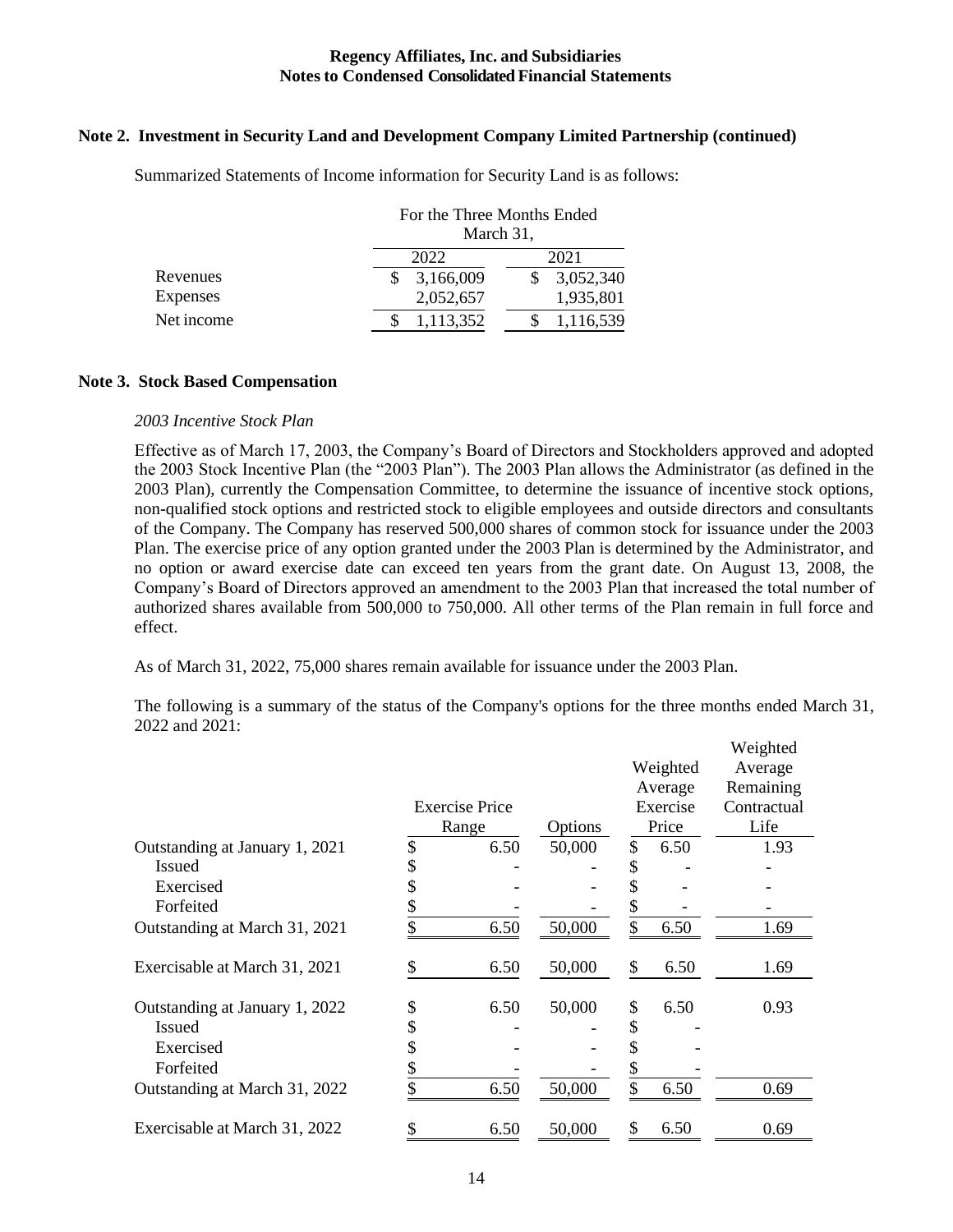### **Note 4. Income Taxes**

As referred to in Note 1, the Company accounts for income taxes under FASB ASC Topic 740-10, Income Taxes. The deferred taxes are the result of temporary differences between financial reporting and tax reporting for depreciation, earnings from the Company's partnership investment in Security Land and the recognition of income tax carry-forward items.

The Company files consolidated income tax returns with its wholly owned subsidiaries. As of December 31, 2014, for regular federal and state income tax purposes, the Company has utilized all of its net operating loss ("NOL") carryforwards. The Company believes it is no longer subject to income tax examinations for years prior to 2014 by the respective taxing authorities.

The Company and the general partner of Security Land are in disagreement as to the manner in which taxable income of Security Land is to be allocated pursuant to the partnership agreement and applicable law, and for years 2004 through 2018, the Company has reported taxable income and loss from Security Land in a manner it believes is proper, but which was different than the manner reported by Security Land. An investigation or other action by the applicable tax authorities to resolve this difference could have an adverse impact on the Company's operations and financial results.

The Company's 2014 and 2015 tax returns are under examination by the Internal Revenue Service ("IRS").

To safeguard itself from any possible negative impact, in February 2016, the Company purchased an insurance policy and binder to insure against the negative tax consequences should any arise from the disagreement with Security Land regarding reported taxable income allocations. In 2016, the Company paid \$633,900 for the policy and binder which provide coverage of up to \$10 million over the next seven years in the event the IRS or a state taxing authority were to investigate and reject the Company's tax positions taken. The policy is subject to certain limitations, exclusions, and retentions.

For the three months ended March 31, 2022 and 2021, the Company has recorded tax expense of \$134,990 and \$102,031, respectively, including expense (benefit) of \$44,649 and \$34,395, respectively, for state income taxes. The Company's applicable statutory tax rates are 21% and 7.5% for federal and state tax purposes, respectively, for the three months ended March 31, 2022. The reconciliation of the Company's income tax expense for the three months ended March 31, 2022 and 2021 is as follows:

|                                      | For the Three Months Ended March 31, |           |  |  |  |  |
|--------------------------------------|--------------------------------------|-----------|--|--|--|--|
|                                      | 2022                                 | 2021      |  |  |  |  |
| Income tax at federal statutory rate | 90,341 \$                            | 88,028    |  |  |  |  |
| State taxes, net of federal benefit  | 44,649                               | 34,395    |  |  |  |  |
| Other adjustments                    | $\overline{\phantom{a}}$             | (20, 392) |  |  |  |  |
| Total income tax expense             | 134,990\$                            | 102,031   |  |  |  |  |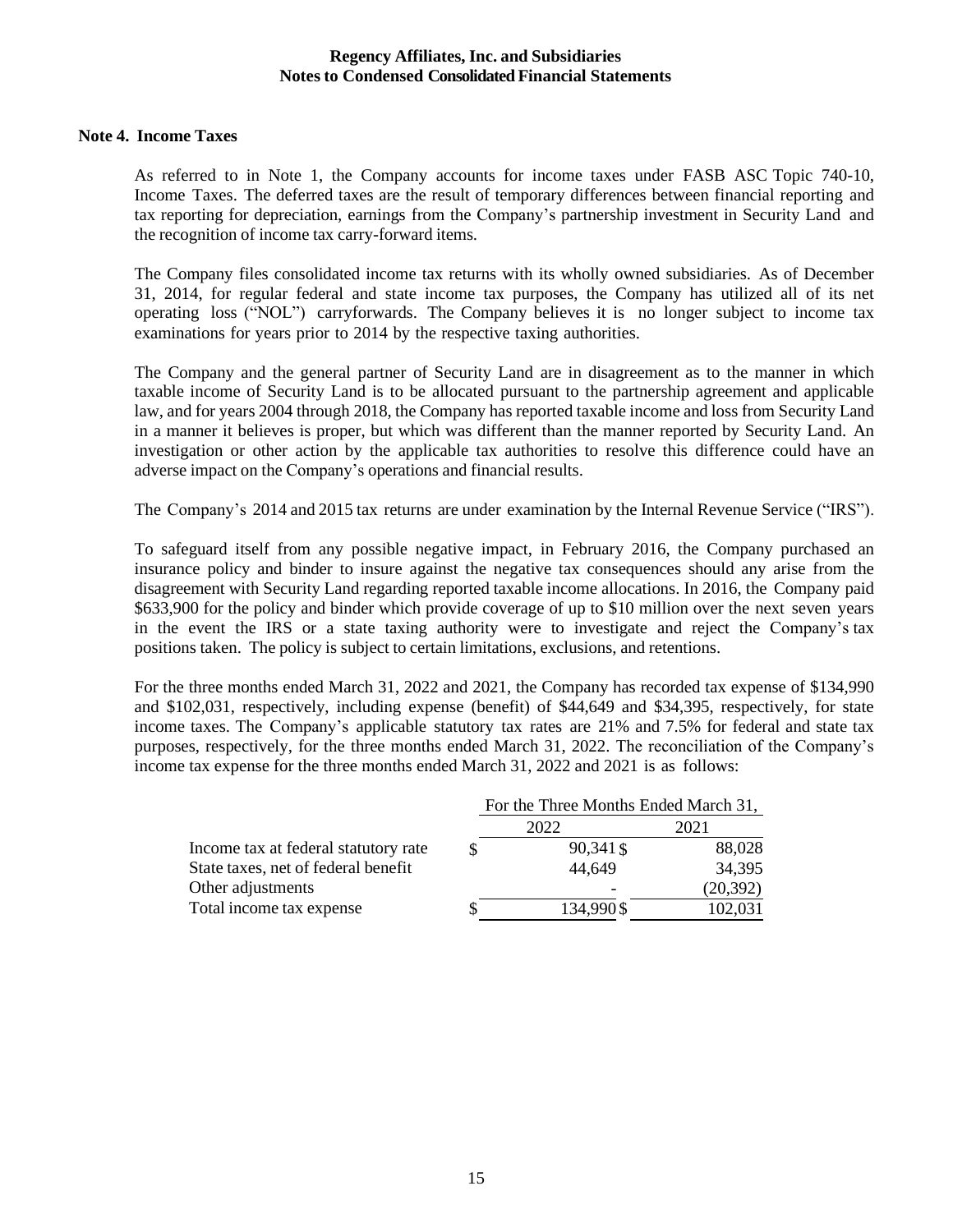### **Note 5. Contingencies, Risks, and Uncertainties**

The Company is subject to numerous contingencies, risks and uncertainties including, but not limited to, the following that could have a severe impact on the Company:

A default in the Lease or sudden catastrophe to the Security West Building from uninsured acts of God or war could have a materially adverse impact upon the Company's investment in Security Land and Development Company Limited Partnership and, therefore, its financial position and results of operations.

Royalty, an affiliate of the Company's management, beneficially owns approximately 49% of the Company's common stock. As a result, Royalty has the ability to control the outcome of all matters requiring shareholder approval, including the election and removal of directors and any merger, consolidation or sale of all or substantially all of the Company's assets.

There are many public and private companies that are also searching for operating businesses and other business opportunities as potential acquisition or merger candidates. The Company will be in direct competition with these other companies in its search for business opportunities. Many of these entities have significantly greater financial and personnel resources than the Company.

The Company and the general partner of Security Land were in disagreement as to the manner in which taxable income of Security Land was to be allocated pursuant to the partnership agreement and applicable law, and for years 2004 through 2018, the Company reported taxable income (loss) from Security Land in a manner the Company believes is proper, but which was different than the manner reported by Security Land (See Note 5). This may result in an investigation or other action by the applicable tax authorities and any action taken by tax authorities to resolve this difference could have an adverse impact on the Company's operations and financial results. In February 2016, the Company obtained an insurance policy to protect against such losses, however, it may not be sufficient under all circumstances to cover all potential losses to the Company in the event of any such adverse determinations.

In September 2016, the Company received an Internal Revenue Service letter indicating its 2014 Federal Form 1120 was selected for examination. In September 2017, the Company received an Internal Revenue Service letter indicating its 2015 Federal Form 1120 was selected for examination. Management has submitted all documentation requested.

The Company's operations may be affected by the recent and ongoing outbreak of the coronavirus disease 2019 (COVID-19) which in March 2020, was declared a pandemic by the World Health Organization. Governmental authorities in the States where we operate have taken and may continue to take measures in order to combat the spread of the disease including forced closures of business establishments. The full impact of the COVID-19 outbreak is unknown, resulting in a high degree of uncertainty for potentially extended periods of time. At this time, neither the duration nor scope of the disruption can be predicted, therefore, the negative impact on our financial position and operating results cannot be reasonable estimated. The results of this pandemic may have material adverse impact on the Company's financial position, operations, and cash flows. Possible areas that may be affected include, but are not limited to, disruption to the Company's customers and revenue, labor workforce, unavailability of products and supplies used in operations, and the decline in value of assets held by the Company which includes our investments in partnerships. The Company is closely monitoring the impact of the coronavirus (COVID-19) pandemic on all aspects of its business.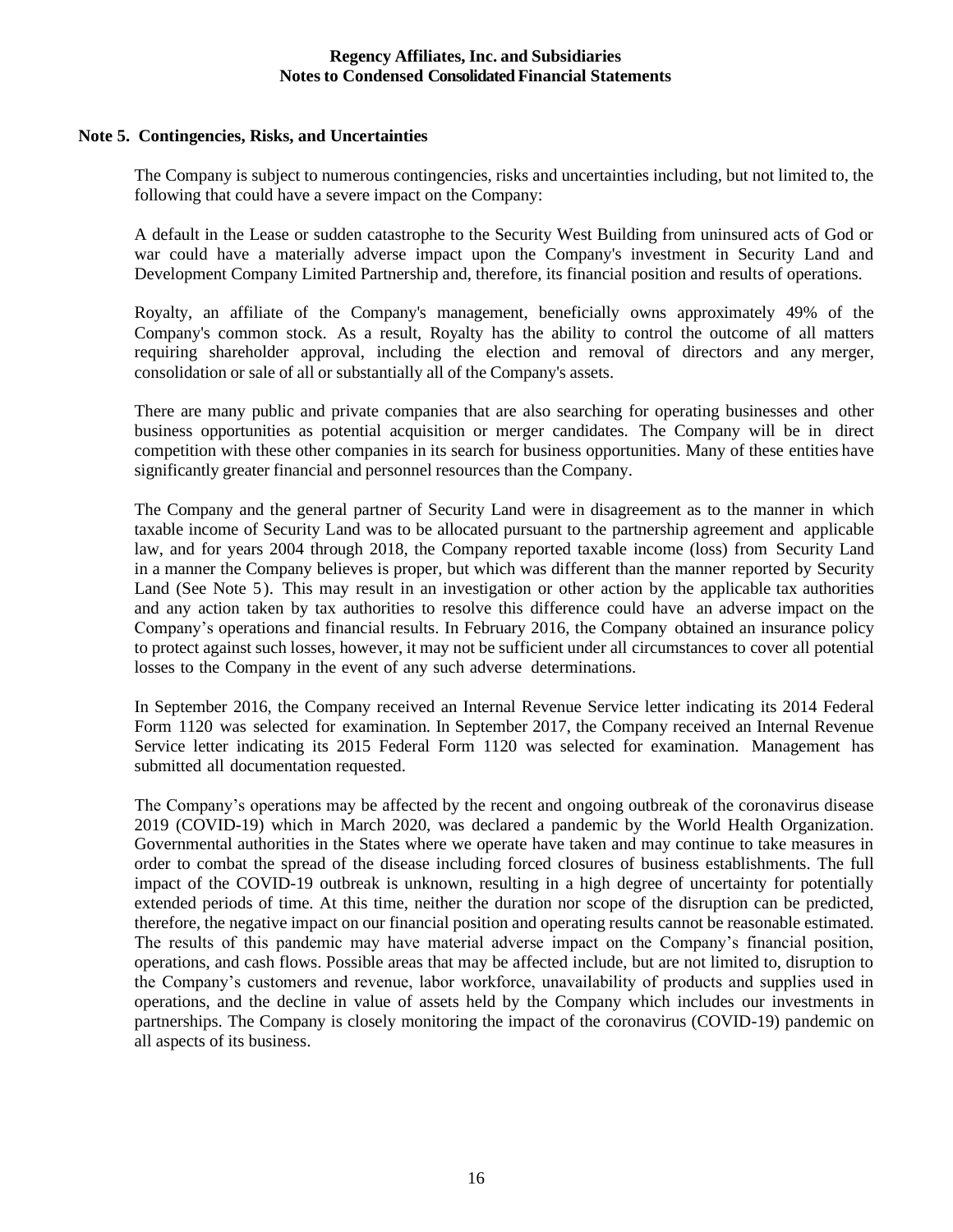### **Note 6. Lease Commitments**

On January 1, 2022 ("Effective Date"), the Company adopted ASU 2016-02, Leases (Topic 842). The new guidance requires the recognition of right-of-use ("ROU") assets and related operating lease liabilities on the balance sheet for those leases previously classified as operating leases. The Company adopted this new guidance using the modified retrospective approach.

For contracts entered into on or after the Effective Date, at the inception of a contract, the Company assesses whether the contract is, or contains, a lease. The Company's assessment is based on: (i) whether the contract involves the use of a distinct identified asset, (ii) whether the Company obtained the right to substantially all the economic benefit from the use of the asset throughout the period, and (iii) whether the Company has the right to direct the use of the asset. Leases entered into prior to January 1, 2022, which were accounted for under ASC 840, Leases, were not reassessed for classification.

For operating leases, the lease liability is initially and subsequently measured at the present value of the unpaid lease payments. The Company generally uses its incremental borrowing rate as the discount rate for leases, unless an interest rate is implicitly stated in the lease. The Company's incremental borrowing rate used for all leases under ASC 842 was 5.00%, the rate of interest that the Company would have to pay to borrow an amount equal to the lease payments on a collateralized basis over a similar term. The lease term for the Company's leases includes the noncancellable period of the lease plus any additional periods covered by either a Company option to extend the lease that the Company is reasonably certain to exercise, or an option to extend the lease controlled by the lessor. ROU assets, once recorded, are reviewed annually for impairment.

In January 2016, Regency paid a \$201,329 security deposit and entered into a new, seven-year office lease agreement, for a 4,081 square foot space for its New York City location. Base rental payments under this agreement are \$74 per square foot per year, with a 1.75% fixed annual escalation. In addition, the Company is responsible to pay the tenant's share of real estate tax increases above the 2016/2017 base year and electricity usage. A rent concession has been granted to waive the first three months' rent. On the third anniversary of rent commencement, and provided the Company is not in default of any rental obligations, the landlord agrees to reduce the security deposit to six months' base rent, or approximately \$151,000. The lease also contains an early termination clause which is effective after five years, with proper notice and payment of an early termination fee. The office relocated in May 2016, the first month of the lease term. Rent expense for the three months ended March 31, 2022 and 2021 was \$76,883 and \$76,884, respectively.

Other information related to leases is presented below:

|                                                                     | As of March<br>31, 2022 |
|---------------------------------------------------------------------|-------------------------|
| <b>Other information</b>                                            |                         |
| Weighted-average discount rate $-$ operating lease                  | 5.00 %                  |
| Weighted-average remaining lease term – operating lease (in months) | 16                      |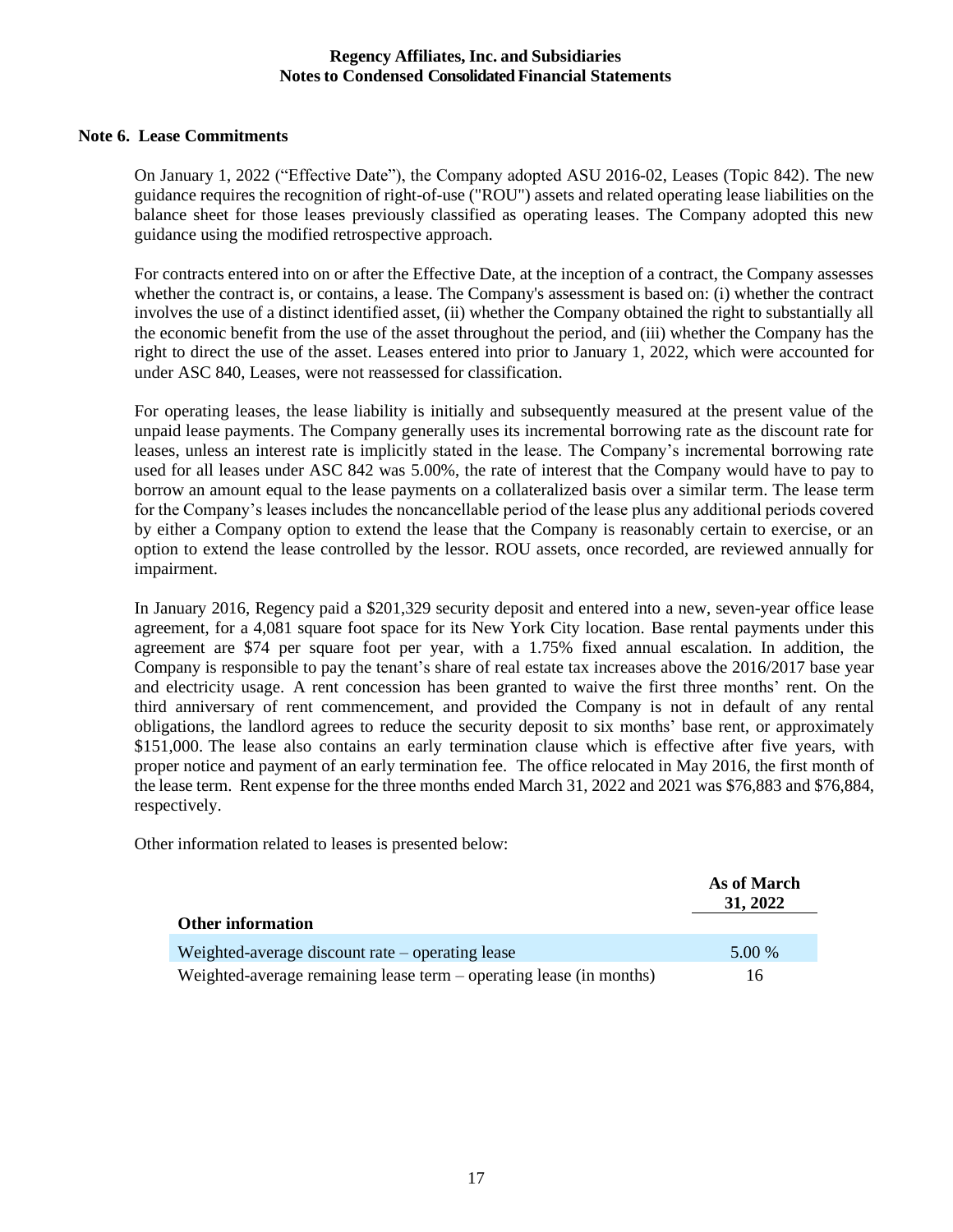# **Note 6. Lease Commitments (continued)**

As of March 31, 2022, the expected annual minimum lease payments of the Company's operating lease liability was as follows:

| For the Years Ended December 31,                        |         |
|---------------------------------------------------------|---------|
| 2022 (remainder of the year)                            | 250,861 |
| 2023                                                    | 196,954 |
| Total future minimum lease payments, undiscounted       | 447,815 |
| Less: Imputed interest for leases in excess of one year | 15,525  |
| Present value of future minimum lease payments          | 432,290 |

# **Note 7. Simplified Employee Pension- Individual Retirement Account (SEP-IRA)**

The Company adopted a SEP-IRA Plan in 2004. During the three months ended March 31, 2022 and 2021, the Company expensed contributions of \$86,213 and \$84,653, respectively, to the SEP-IRA Plan. The SEP-IRA Plan covers all employees who receive compensation from the Company during the year. Employer contributions are discretionary and determined annually. In addition, the SEP-IRA Plan allows participants to make elective deferral contributions through payroll deductions.

### **Note 8. Dividends**

The Board of Directors has a dividend policy whereby the Board expects to declare a quarterly dividend to common shareholders provided that the determination to pay any cash dividends for any quarterly period will be made at the applicable time by the Board, in the Board's sole discretion, in compliance with the requirements of applicable law, and with consideration of the Company's future earnings and financial condition and other factors as may deemed appropriate for consideration by the Board. The dividend policy will remain in effect until the Board determines, in its sole discretion, that it is in the best interests of the Company and its common shareholders to terminate the dividend policy.

The quarterly dividend was \$0.0655 for the quarters ended March 31, 2020 and June 30, 2020. The quarterly dividend was increased to \$0.0675 for the quarter ended September 30, 2020 and remained at that rate through the quarter ended June 30, 2021. The quarterly dividend was increased to \$0.07 beginning for the quarter ended September 30, 2021.

During 2020 and 2021, the Company received cash as a return of dividends for which the recipients could not be located by the Company's transfer agent. The Company included this amount in accrued dividends on the Company's consolidated balance sheet and is attempting to locate the parties for whom the dividends were to be paid. At March 31, 2022 and December 31, 2021 there were \$192,464 and \$192,701 of returned dividends included in accrued dividends.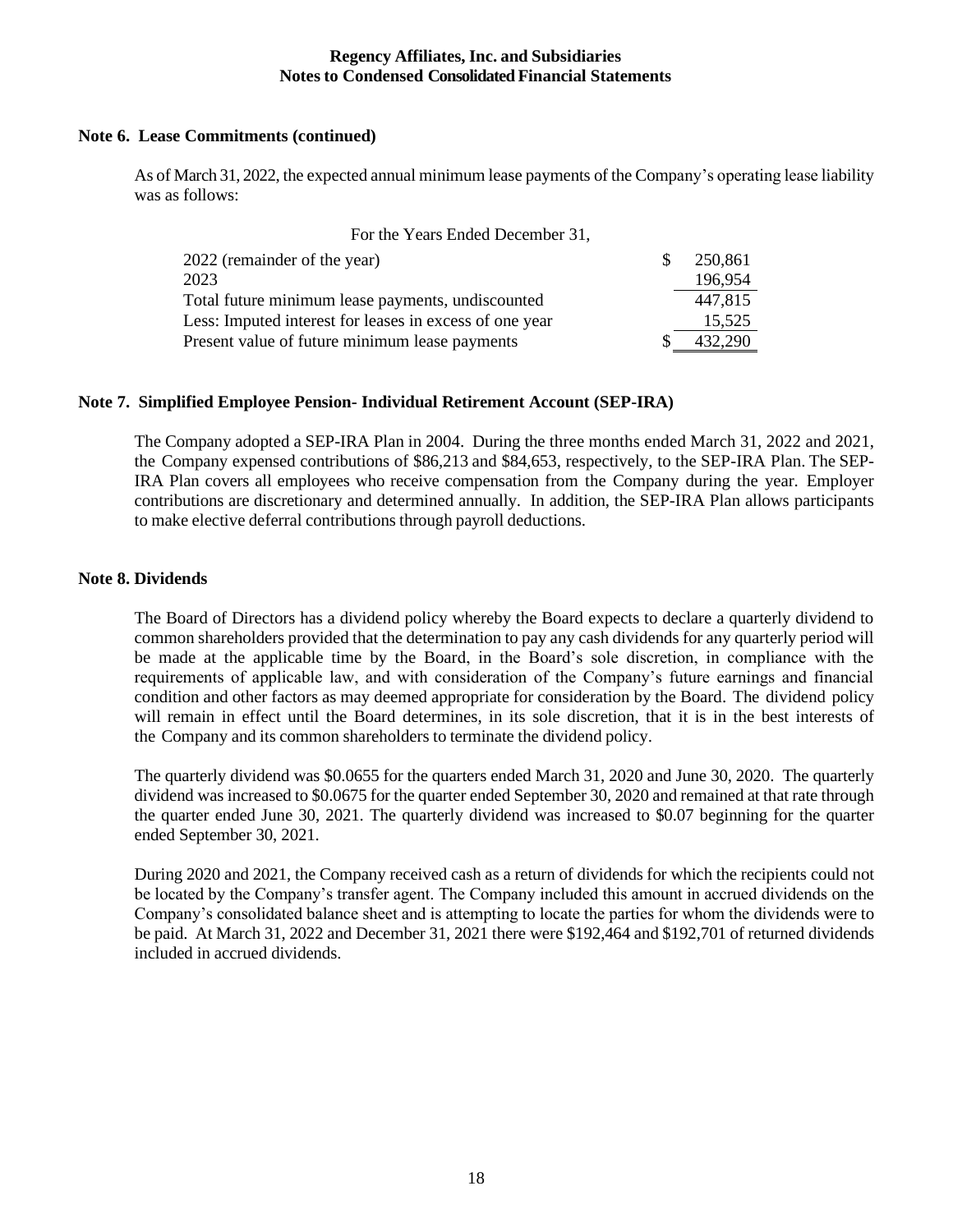### **Note 9. Mortgage Note Payable**

On April 18, 2016, the Company, through its five wholly owned subsidiaries, obtained a \$25,250,000 bank note to fund the acquisition. The note is a non-recourse debt financing with a ten-year term, 4.95% fixed interest rate, and has a maturity date of May 6, 2026. The note is guaranteed by the owners of SSCP and is secured by all assets of SSCP. The only amount due during the first four years of the note is interest. After such point, the Company makes monthly payments of \$134,777 until a balloon payment is due in 2026. The Company paid \$126,250 in fees for underwriting of the note. These fees were recorded as a debt discount and are amortized over the life of the note. Amortization expense of debt discount was \$3,156 for the three months ended March 31, 2022 and \$3,156 for the three months ended March 31, 2021. The unamortized debt discount at March 31, 2022 and December 31, 2021 is \$51,554 and \$54,710, respectively. The principal outstanding on the note at March 31, 2022 and December 31, 2021 is \$24,579,775 and \$24,678,306, respectively. For the three months ended March 31, 2022 and 2021, the Company incurred interest expense of \$306,236 and \$309,628, respectively, in connection with the note.

Under the terms of this agreement, the Company is required to meet and maintain certain financial covenants. As of March 31, 2022, the Company was in compliance with all financial covenants. The covenant at March 31, 2022 is:

| Minimum Debt Service Coverage Ratio       | 1.15 to 1.00 |
|-------------------------------------------|--------------|
| <b>Actual Debt Service Coverage Ratio</b> | 1.26 to 1.00 |

Future payments due under the note are as follows for the years ending December 31:

| 2022 (remainder of the year) | \$<br>306,593 |
|------------------------------|---------------|
| 2023                         | 426,866       |
| 2024                         | 448,482       |
| 2025                         | 471,192       |
| 2026                         | 22,926,642    |
| Total                        | 24,579,775    |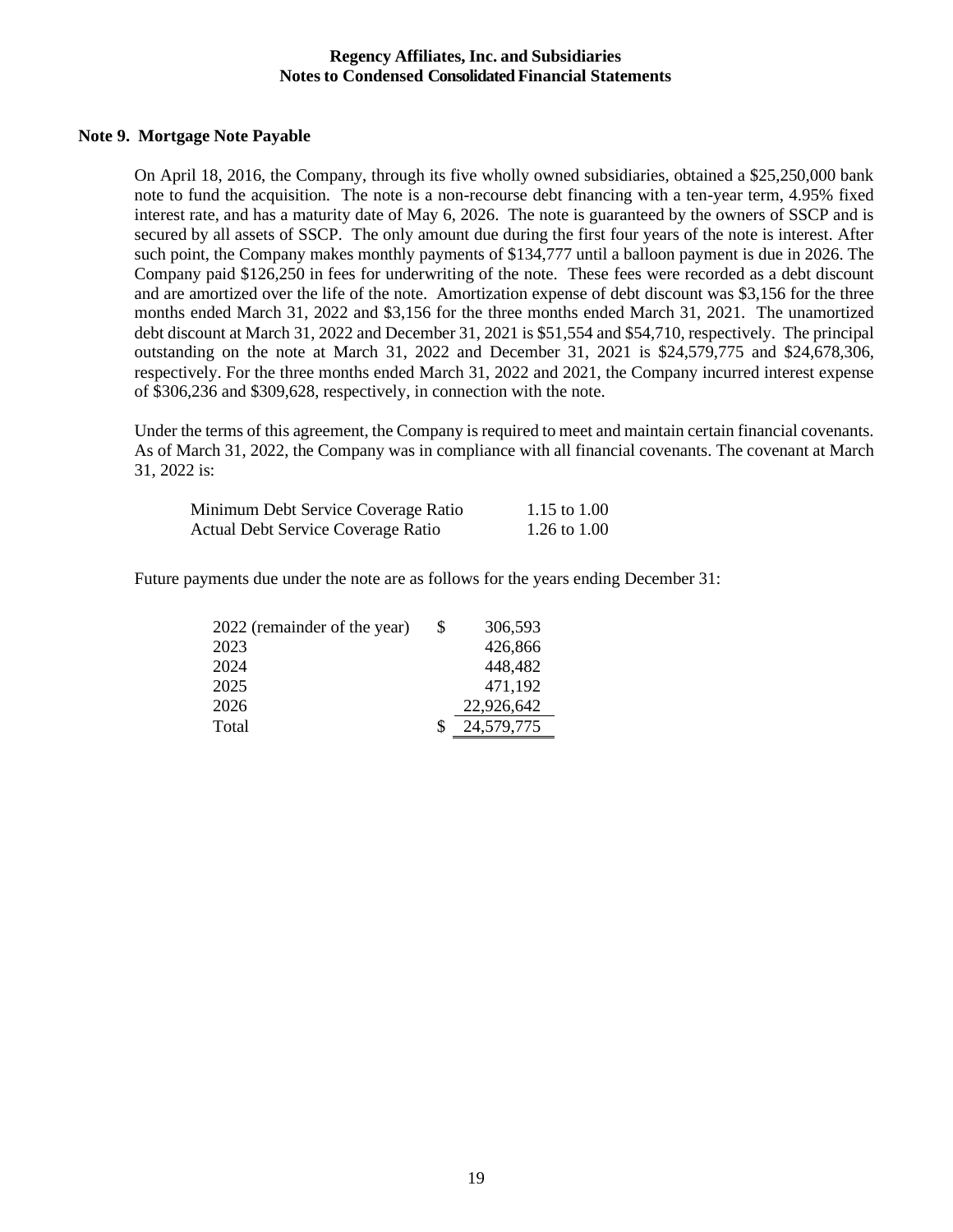# **Disclosure Statement Pursuant to the Pink Basic Disclosure Guidelines**

# **Regency Affiliates, Inc. and Subsidiaries**

570 Lexington Ave, New York, NY 10022 (212)-644-3450 <http://www.regencyaffiliates.com/> info@regencyaffiliates.com 60-67

### **Quarterly Report For the Period Ending:** March 31, 2022 (the "Reporting Period")

As of March 31, 2022, the number of shares outstanding of our Common Stock was:

### 4,815,057

-

As of December 31, 2021, the number of shares outstanding of our Common Stock was:

### 4,815,057

As of September 30, 2021, the number of shares outstanding of our Common Stock was:

#### 4,815,057

Indicate by check mark whether the company is a shell company (as defined in Rule 405 of the Securities Act of 1933 and Rule 12b-2 of the Exchange Act of 1934):

 $Yes: \Box$  No:  $\boxtimes$ 

Indicate by check mark whether the company's shell status has changed since the previous reporting period:

 $Yes: \Box$  No:  $\boxtimes$ 

Indicate by check mark whether a Change in Control<sup>5</sup> of the company has occurred over this reporting period:

Yes: □ No: ⊠

<sup>5</sup> "Change in Control" shall mean any events resulting in:

<sup>(</sup>i) Any "person" (as such term is used in Sections 13(d) and 14(d) of the Exchange Act) becoming the "beneficial owner" (as defined in Rule 13d-3 of the Exchange Act), directly or indirectly, of securities of the Company representing fifty percent (50%) or more of the total voting power represented by the Company's then outstanding voting securities;

<sup>(</sup>ii) The consummation of the sale or disposition by the Company of all or substantially all of the Company's assets;

<sup>(</sup>iii) A change in the composition of the Board occurring within a two (2)-year period, as a result of which fewer than a majority of the directors are directors immediately prior to such change; or

<sup>(</sup>iv) The consummation of a merger or consolidation of the Company with any other corporation, other than a merger or consolidation which would result in the voting securities of the Company outstanding immediately prior thereto continuing to represent (either by remaining outstanding or by being converted into voting securities of the surviving entity or its parent) at least fifty percent (50%) of the total voting power represented by the voting securities of the Company or such surviving entity or its parent outstanding immediately after such merger or consolidation.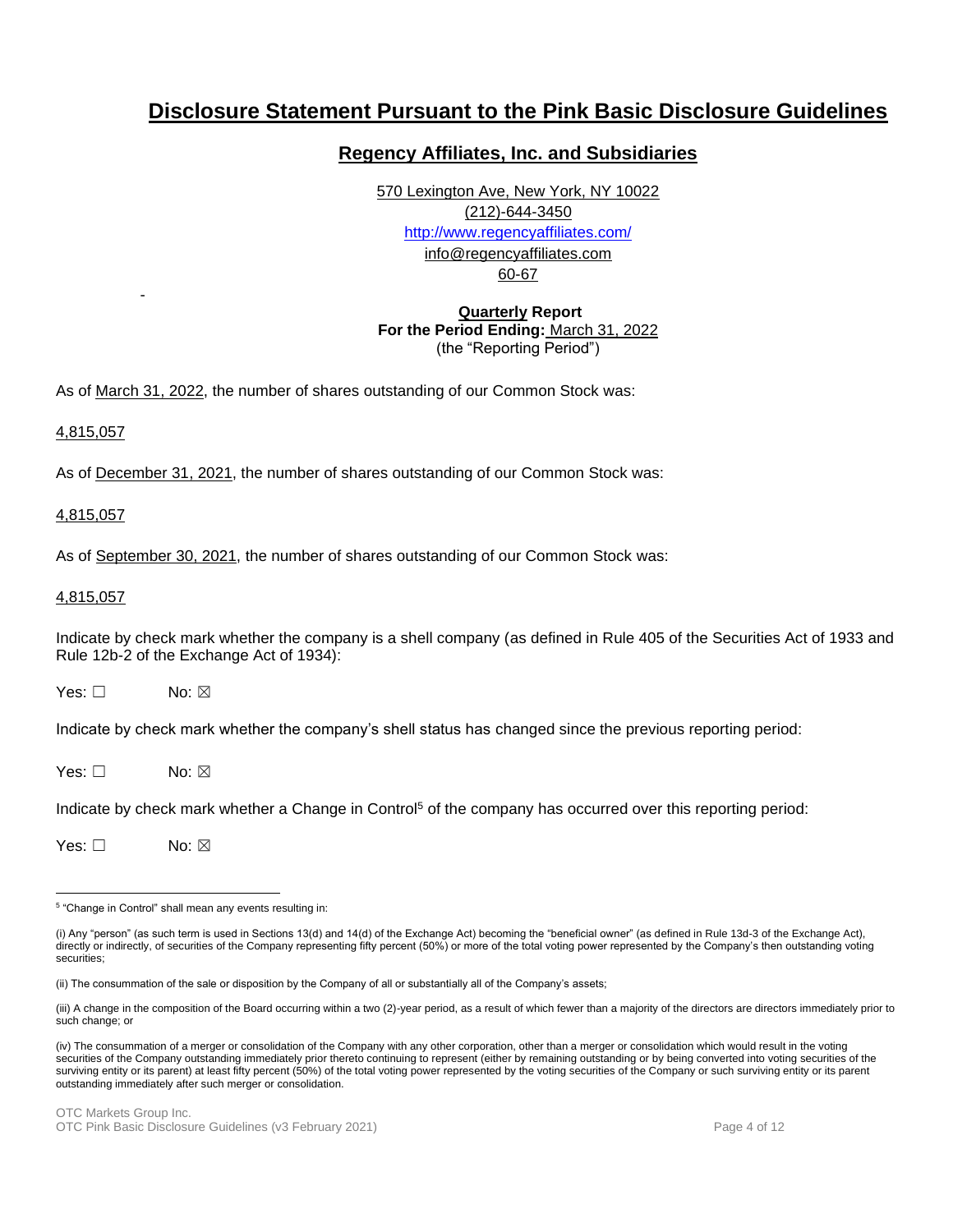# **1) Name and address(es) of the issuer and its predecessors (if any)**

In answering this item, provide the current name of the issuer any names used by predecessor entities, along with the dates of the name changes.

N/A

The state of incorporation or registration of the issuer and of each of its predecessors (if any) during the past five years; Please also include the issuer's current standing in its state of incorporation (e.g. active, default, inactive):

### Delaware, Active

Describe any trading suspension orders issued by the SEC concerning the issuer or its predecessors since inception:

None

List any stock split, stock dividend, recapitalization, merger, acquisition, spin-off, or reorganization either currently anticipated or that occurred within the past 12 months:

### None.

The address(es) of the issuer's principal executive office:

### 570 Lexington Ave, New York, NY 10022

The address(es) of the issuer's principal place of business: *Check box if principal executive office and principal place of business are the same address:* ☒

Has the issuer or any of its predecessors been in bankruptcy, receivership, or any similar proceeding in the past five years?

Yes: □ No: ⊠

If this issuer or any of its predecessors have been the subject of such proceedings, please provide additional details in the space below:

### **2) Security Information**

| Trading symbol:                                  | RAFI      |                            |
|--------------------------------------------------|-----------|----------------------------|
| Exact title and class of securities outstanding: | Common    |                            |
| CUSIP:                                           | 758847305 |                            |
| Par or stated value:                             | \$0.01    |                            |
|                                                  |           |                            |
| Total shares authorized:                         | 8,000,000 | as of date: March 31, 2022 |
| Total shares outstanding:                        | 4,815,057 | as of date: March 31, 2022 |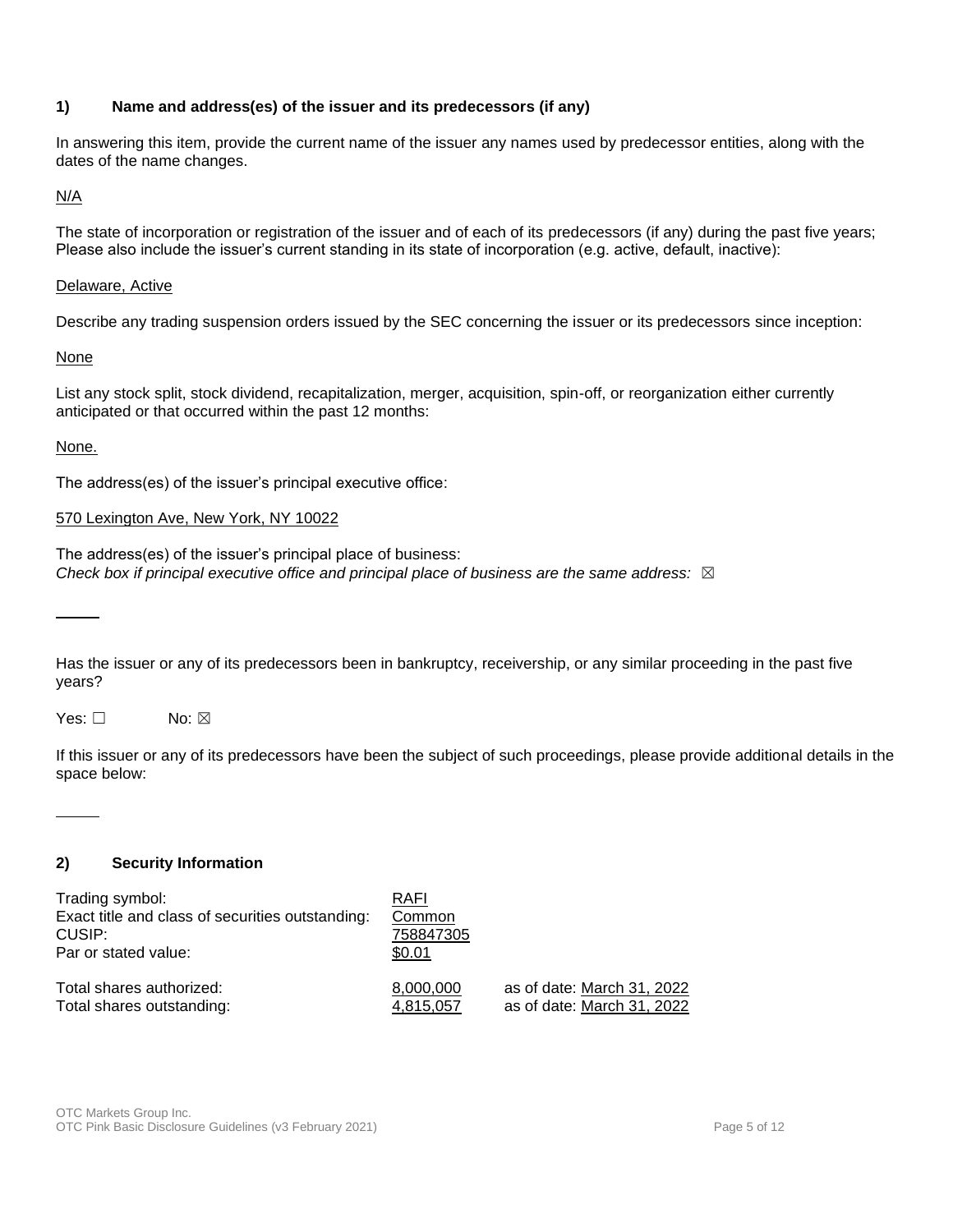Number of shares in the Public Float<sup>6</sup>: : 3,633,177 as of date: March 31, 2022 Total number of shareholders of record: 93 as of date: March 31, 2022

*All additional class(es) of publicly traded securities (if any):*

| Trading symbol:                                  |             |
|--------------------------------------------------|-------------|
| Exact title and class of securities outstanding: |             |
| CUSIP:                                           |             |
| Par or stated value:                             |             |
| Total shares authorized:                         | as of date: |
| Total shares outstanding:                        | as of date: |
|                                                  |             |

Transfer Agent

Name: Transfer Online Phone: (503) 227-2950 Email: info@transferonline.com Address: 512 SE Salmon Street, Portland, OR 97214

Is the Transfer Agent registered under the Exchange Act?<sup>7</sup> Yes:  $\boxtimes$  No:  $\Box$ 

### **3) Issuance History**

The goal of this section is to provide disclosure with respect to each event that resulted in any direct changes to the total shares outstanding of any class of the issuer's securities **in the past two completed fiscal years and any subsequent interim period**.

Disclosure under this item shall include, in chronological order, all offerings and issuances of securities, including debt convertible into equity securities, whether private or public, and all shares, or any other securities or options to acquire such securities, issued for services. Using the tabular format below, please describe these events.

### **A. Changes to the Number of Outstanding Shares**

Check this box to indicate there were no changes to the number of outstanding shares within the past two completed fiscal years and any subsequent periods:  $\boxtimes$ 

| Shares Outstanding as of Second Most Recent<br>Fiscal Year End: |                        |            |                                                                        |                 |            |                          |                    |                      |              |
|-----------------------------------------------------------------|------------------------|------------|------------------------------------------------------------------------|-----------------|------------|--------------------------|--------------------|----------------------|--------------|
|                                                                 | <b>Opening Balance</b> |            | *Right-click the rows below and select "Insert" to add rows as needed. |                 |            |                          |                    |                      |              |
| Date                                                            | Common:                |            |                                                                        |                 |            |                          |                    |                      |              |
|                                                                 |                        |            |                                                                        |                 |            |                          |                    |                      |              |
| Date of                                                         | Transaction            | Number of  | <b>Class of</b>                                                        | Value of        | Were the   | <b>Individual/Entity</b> | Reason for share   | <b>Restricted or</b> | Exemption    |
| <b>Transaction</b>                                              | type (e.g. new         | Shares     | <b>Securities</b>                                                      | shares          | shares     | <b>Shares were</b>       | issuance (e.g. for | Unrestricted         | or           |
|                                                                 | issuance,              | Issued (or |                                                                        | issued          | issued at  | issued to                | cash or debt       | as of this           | Registration |
|                                                                 | cancellation.          | cancelled) |                                                                        | (\$/per         | a discount | (entities must           | conversion)        | filing.              | Type.        |
|                                                                 | shares                 |            |                                                                        | share) at       | to market  | have individual          | -OR-               |                      |              |
|                                                                 | returned to            |            |                                                                        | <b>Issuance</b> | price at   | with voting /            | Nature of          |                      |              |
|                                                                 | treasury)              |            |                                                                        |                 | the time   | investment               | <b>Services</b>    |                      |              |
|                                                                 |                        |            |                                                                        |                 | οf         |                          | Provided           |                      |              |
|                                                                 |                        |            |                                                                        |                 |            |                          |                    |                      |              |

 $^6$  "Public Float" shall mean the total number of unrestricted shares not held directly or indirectly by an officer, director, any person who is the beneficial owner of more than 10 percent of the total shares outstanding (a "control person"), or any affiliates thereof, or any immediate family members of officers, directors and control persons.

 $7$  To be included in the Pink Current Information tier, the transfer agent must be registered under the Exchange Act.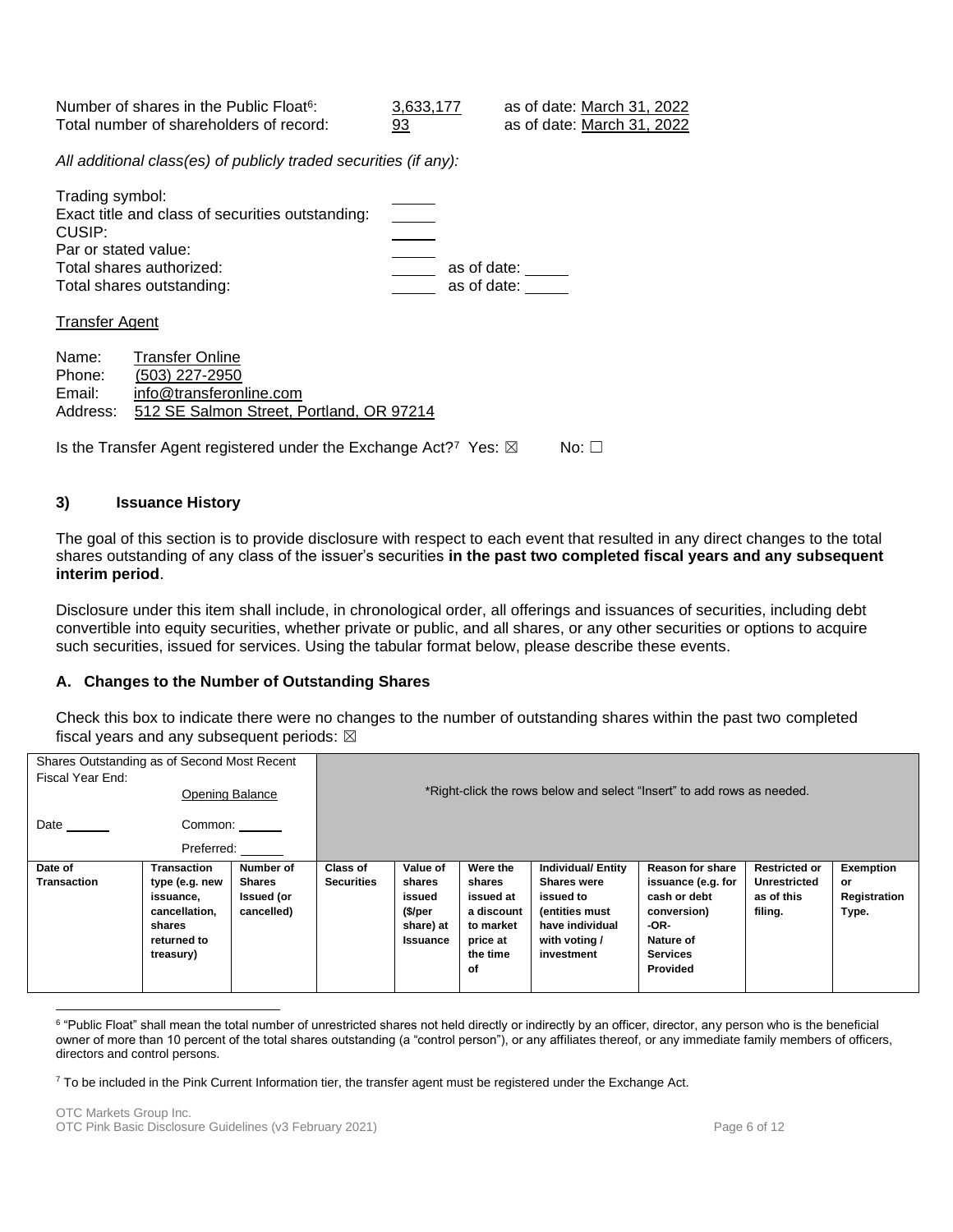|                                            |            |         |  | issuance?<br>(Yes/No) | control<br>disclosed). |  |  |
|--------------------------------------------|------------|---------|--|-----------------------|------------------------|--|--|
|                                            |            |         |  |                       |                        |  |  |
|                                            |            |         |  |                       |                        |  |  |
|                                            |            |         |  |                       |                        |  |  |
| Shares Outstanding on Date of This Report: |            |         |  |                       |                        |  |  |
| <b>Ending Balance:</b>                     | Ending     | Balance |  |                       |                        |  |  |
| Date ______                                | Common:    |         |  |                       |                        |  |  |
|                                            | Preferred: |         |  |                       |                        |  |  |

Example: A company with a fiscal year end of December 31<sup>st</sup>, in addressing this item for its quarter ended September 30, 2020, would include any events that resulted in changes to any class of its outstanding shares from the period beginning on January 1, 2018 through September 30, 2020 pursuant to the tabular format above.

Use the space below to provide any additional details, including footnotes to the table above:

### **B. Debt Securities, Including Promissory and Convertible Notes**

Use the chart and additional space below to list and describe all outstanding promissory notes, convertible notes, convertible debentures, or any other debt instruments that may be converted into a class of the issuer's equity securities.

Check this box if there are no outstanding promissory, convertible notes or debt arrangements:  $\Box$ 

| Date of Note<br><b>Issuance</b> | Outstanding<br>Balance (\$) | Principal<br>Amount at<br><b>Issuance (\$)</b> | <b>Interest</b><br>Accrued<br>$($ \$) | <b>Maturity</b><br>Date | <b>Conversion Terms</b><br>(e.g. pricing<br>mechanism for<br>determining<br>conversion of<br>instrument to shares) | Name of Noteholder<br>(entities must have<br>individual with voting<br>/ investment control<br>disclosed). | <b>Reason for</b><br>Issuance (e.g.<br>Loan, Services,<br>etc.) |
|---------------------------------|-----------------------------|------------------------------------------------|---------------------------------------|-------------------------|--------------------------------------------------------------------------------------------------------------------|------------------------------------------------------------------------------------------------------------|-----------------------------------------------------------------|
| 4/18/2016                       | 24,578,606                  | 25,250,000                                     | $\overline{0}$                        | 6/6/2050                | N/A                                                                                                                | <b>Wells Fargo Bank</b><br>$\underline{NA}$                                                                | Mortgage                                                        |
|                                 |                             |                                                |                                       |                         |                                                                                                                    |                                                                                                            |                                                                 |
|                                 |                             |                                                |                                       |                         |                                                                                                                    |                                                                                                            |                                                                 |
|                                 |                             |                                                |                                       |                         |                                                                                                                    |                                                                                                            |                                                                 |

Use the space below to provide any additional details, including footnotes to the table above: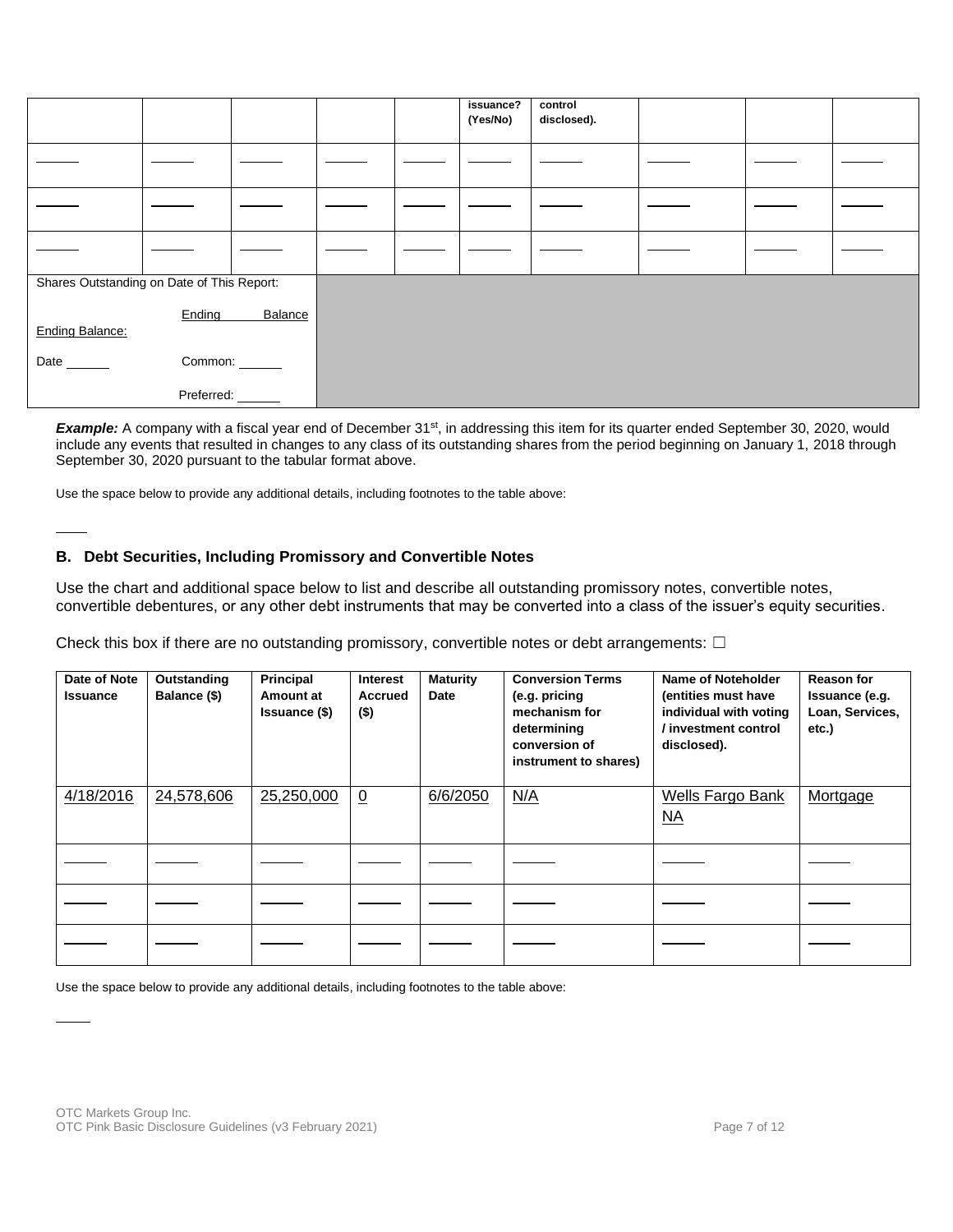# **4) Financial Statements**

A. The following financial statements were prepared in accordance with:

☒ U.S. GAAP ☐ IFRS

B. The financial statements for this reporting period were prepared by (name of individual) $8$ :

| Name:                   | <b>Kevin Gross, CPA</b> |
|-------------------------|-------------------------|
| Title:                  | <b>Manager</b>          |
| Relationship to Issuer: | <b>Consultant</b>       |

Provide the financial statements described below for the most recent fiscal year or quarter. For the initial disclosure statement (qualifying for Pink Current Information for the first time) please provide reports for the two previous fiscal years and any subsequent interim periods.

- C. Balance sheet;
- D. Statement of income;
- E. Statement of cash flows;
- F. Statement of Retained Earnings (Statement of Changes in Stockholders' Equity)
- G. Financial notes; and
- H. Audit letter, if audited

You may either (i) attach/append the financial statements to this disclosure statement or (ii) file the financial statements through OTCIQ as a separate report using the appropriate report name for the applicable period end. ("Annual Report," "Quarterly Report" or "Interim Report").

If you choose to publish the financial statements in a separate report as described above, you must state in the accompanying disclosure statement that such financial statements are incorporated by reference. You may reference the document(s) containing the required financial statements by indicating the document name, period end date, and the date that it was posted to OTCIQ in the field below. Financial Statements must be compiled in one document.

| <b>Document Name</b>                | <b>Period End Date</b> | Date Posted |
|-------------------------------------|------------------------|-------------|
| Quarterly Report – Quarterly Report | 3/31/2021              | 5/20/2021   |
| Quarterly Report – Quarterly Report | 6/30/2021              | 8/23/2021   |
| Quarterly Report – Quarterly Report | 9/30/2021              | 11/15/2021  |
| Annual Report - Annual Report       | 12/31/2021             | 4/4/2022    |

Financial statement information is considered current until the due date for the subsequent report (as set forth in the qualifications section above). To remain qualified for Current Information, a company must post its Annual Report within 90 days from its fiscal year-end date and Quarterly Reports within 45 days of each fiscal quarter-end date.

# **5) Issuer's Business, Products and Services**

The purpose of this section is to provide a clear description of the issuer's current operations. In answering this item, please include the following:

<sup>&</sup>lt;sup>8</sup> The financial statements requested pursuant to this item must be prepared in accordance with US GAAP or IFRS by persons with sufficient financial skills.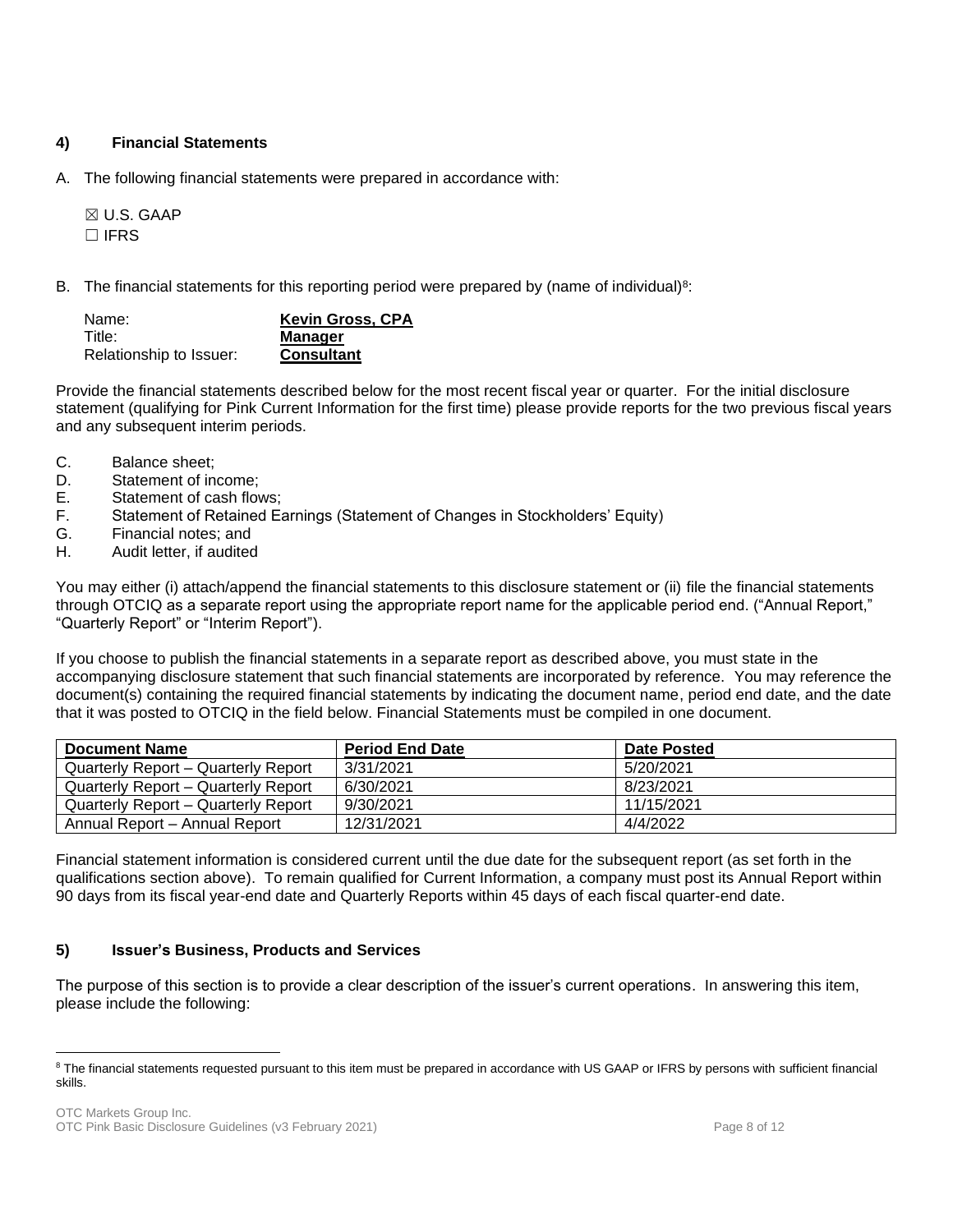A. Summarize the issuer's business operations (If the issuer does not have current operations, state "no operations")

Regency Affiliates, Inc. invests in assets that generate attractive, predictable and sustainable returns on capital. The Company's objective is to generate long term value for its shareholders. Management seeks sound investment opportunities to meet its business characteristics and valuation criteria

B. Please list any subsidiaries, parents, or affiliated companies.

The Company holds a limited partnership interest in Security Land and Development Company Limited Partnership ("Security Land"), which owns and operates 34.3 acres of land and rental property of approximately 717,000 square feet in Woodlawn, Maryland, which is occupied by the United States Social Security Administration's Office of Disability and International Operations. In November 2000, the Company acquired a 5% limited partnership interest in 1500 Woodlawn Limited Partnership, the general partner of Security Land.

C. Describe the issuers' principal products or services.

Real Estate Investments

### **6) Issuer's Facilities**

The goal of this section is to provide a potential investor with a clear understanding of all assets, properties or facilities owned, used or leased by the issuer and the extent in which the facilities are utilized.

In responding to this item, please clearly describe the assets, properties or facilities of the issuer, give the location of the principal plants and other property of the issuer and describe the condition of the properties. If the issuer does not have complete ownership or control of the property (for example, if others also own the property or if there is a mortgage on the property), describe the limitations on the ownership.

If the issuer leases any assets, properties or facilities, clearly describe them as above and the terms of their leases.

In April 2016, Regency formed a new, wholly owned subsidiary, RSS Investments LLC ("RSS"). RSS acquired a majority ownership (80%) of SSCP Harrisburg Holdings, LLC, a Delaware limited liability company ("Harrisburg Holdings"). Harrisburg Holdings is the sole member of SSCP Harrisburg Intermediate Holdings, LLC, a Delaware limited liability company ("Intermediate Holdings"). Simultaneously with RSS's investment in Harrisburg Holdings, Harrisburg Intermediate Holdings acquired a portfolio of five self-storage facilities in Harrisburg, Pennsylvania. Through our controlling interest of SSCP Harrisburg Holdings, LLC, we are focused on the ownership, operation, and acquisition of self-storage properties located within the Harrisburg, Pennsylvania area.

# **7) Company Insiders (Officers, Directors, and Control Persons)**

The goal of this section is to provide an investor with a clear understanding of the identity of all the persons or entities that are involved in managing, controlling or advising the operations, business development and disclosure of the issuer, as well as the identity of any significant or beneficial shareholders.

Using the tabular format below, please provide information, as of the period end date of this report, regarding any person or entity owning 5% of more of any class of the issuer's securities, as well as any officer, and any director of the company, or any person that performs a similar function, regardless of the number of shares they own. **If any insiders listed are corporate shareholders or entities, provide the name and address of the person(s) beneficially owning or controlling such corporate shareholders, or the name and contact information (City, State) of an individual representing the corporation or entity in the note section.**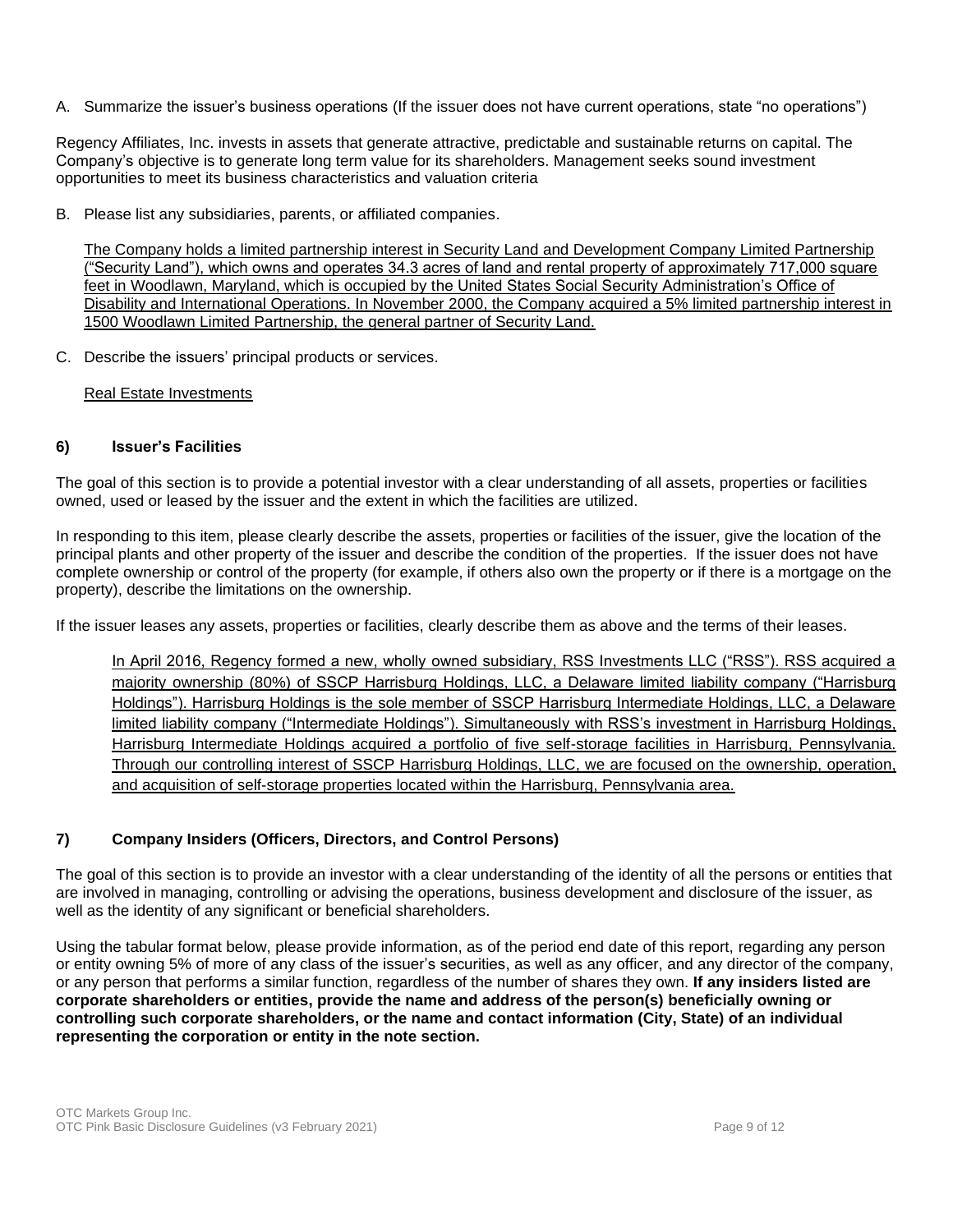| Name of<br><b>Officer/Director or</b><br><b>Control Person</b> | <b>Affiliation with</b><br>Company (e.g.<br><b>Officer Title</b><br>/Director/Owner of<br>more than 5%) | <b>Residential Address</b><br>(City / State Only) | Number of<br>shares owned | <b>Share</b><br>type/class | Ownership<br>Percentage<br>of Class<br>Outstanding | <b>Note</b>                                                                                                                                                                                                                                                                                                                       |
|----------------------------------------------------------------|---------------------------------------------------------------------------------------------------------|---------------------------------------------------|---------------------------|----------------------------|----------------------------------------------------|-----------------------------------------------------------------------------------------------------------------------------------------------------------------------------------------------------------------------------------------------------------------------------------------------------------------------------------|
| Laurence Levy                                                  | Chairman, CEO,<br>and CFO                                                                               | New York, NY                                      | 2,720,602                 | Common<br><b>Stock</b>     | 56.5%                                              | <b>Shares</b><br>beneficially owned<br>by Mr. Levy<br>include (a)<br>282,866 shares of<br>common stock<br>owned by Protea<br>Investments, LLC,<br>(b) 75,000 shares<br>of common stock<br>owned by The<br>Springbok<br>Irrevocable Trust,<br>and (c) 2,362,736<br>shares of common<br>stock owned by<br>Royalty Holdings,<br>LLC. |
| Anthony Brittan                                                | Director                                                                                                | London, UK                                        | $\overline{0}$            | n/a                        | n/a                                                |                                                                                                                                                                                                                                                                                                                                   |
| <b>Errol Glasser</b>                                           | Director                                                                                                | New York, NY                                      | 1,000                     | Common<br><b>Stock</b>     | $1\%$                                              |                                                                                                                                                                                                                                                                                                                                   |
| <b>Royalty</b><br>Holdings, LLC                                | Owner of more<br>than $5%$                                                                              | New York, NY                                      | 2,362,736                 | Restricted                 | 49.1%                                              | <b>Shares</b><br>beneficially owned<br>by Mr. Laurence<br>Levy, New York<br><u>NY.</u>                                                                                                                                                                                                                                            |
|                                                                |                                                                                                         |                                                   |                           |                            |                                                    |                                                                                                                                                                                                                                                                                                                                   |

# **8) Legal/Disciplinary History**

- A. Please identify whether any of the persons or entities listed above have, in the past 10 years, been the subject of:
	- 1. A conviction in a criminal proceeding or named as a defendant in a pending criminal proceeding (excluding traffic violations and other minor offenses);

No

2. The entry of an order, judgment, or decree, not subsequently reversed, suspended or vacated, by a court of competent jurisdiction that permanently or temporarily enjoined, barred, suspended or otherwise limited such person's involvement in any type of business, securities, commodities, or banking activities;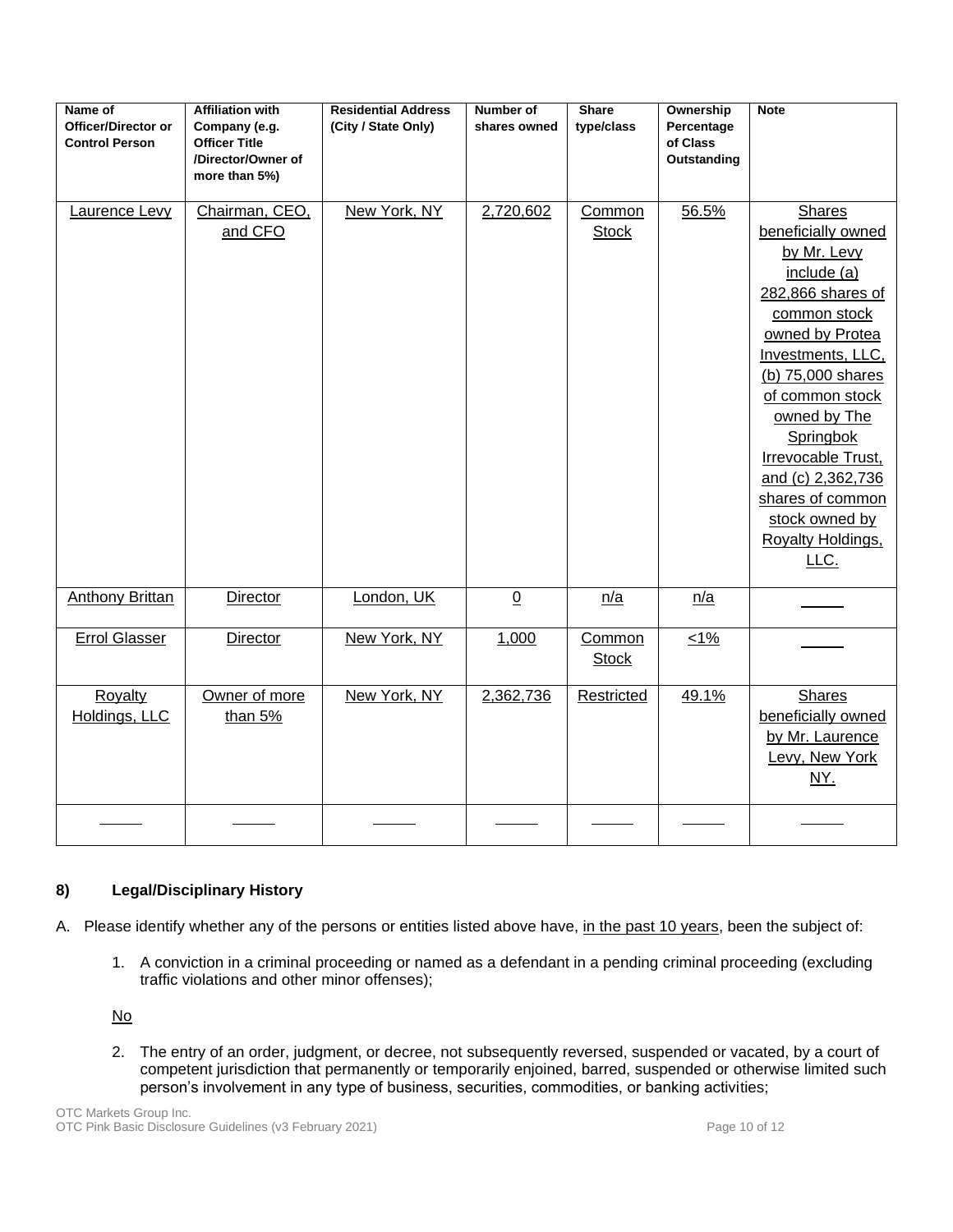No

3. A finding or judgment by a court of competent jurisdiction (in a civil action), the Securities and Exchange Commission, the Commodity Futures Trading Commission, or a state securities regulator of a violation of federal or state securities or commodities law, which finding or judgment has not been reversed, suspended, or vacated; or

No

4. The entry of an order by a self-regulatory organization that permanently or temporarily barred, suspended, or otherwise limited such person's involvement in any type of business or securities activities.

No

B. Describe briefly any material pending legal proceedings, other than ordinary routine litigation incidental to the business, to which the issuer or any of its subsidiaries is a party or of which any of their property is the subject. Include the name of the court or agency in which the proceedings are pending, the date instituted, the principal parties thereto, a description of the factual basis alleged to underlie the proceeding and the relief sought. Include similar information as to any such proceedings known to be contemplated by governmental authorities.

None

### **9) Third Party Providers**

Please provide the name, address, telephone number and email address of each of the following outside providers:

**Securities Counsel** 

| Name:      | Todd J. Emmerman                   |
|------------|------------------------------------|
| Firm:      | <b>Brown Rudnick LLP</b>           |
| Address 1: | 7 Times Square, New York, NY 10036 |
| Address 2: |                                    |
| Phone:     | (212) 209-4888                     |
| Email:     | temmerman@brownrudnick.com         |

#### Accountant or Auditor

| Name:      | Rob Quick                                              |
|------------|--------------------------------------------------------|
|            |                                                        |
| Firm:      | <b>RRBB Accountants &amp; Advisors</b>                 |
| Address 1: | 265 Davidson Avenue, Suite 201 Somerset, NJ 08873-4120 |
| Address 2: |                                                        |
| Phone:     | 908-231-1000                                           |
| Email:     | rquick@rrbb.com                                        |
|            |                                                        |

#### Investor Relations

| Name:                          |  |
|--------------------------------|--|
| Firm:                          |  |
| Address 1:                     |  |
| Address 2:                     |  |
| Phone:                         |  |
| Email:                         |  |
| <b>Other Service Providers</b> |  |
|                                |  |